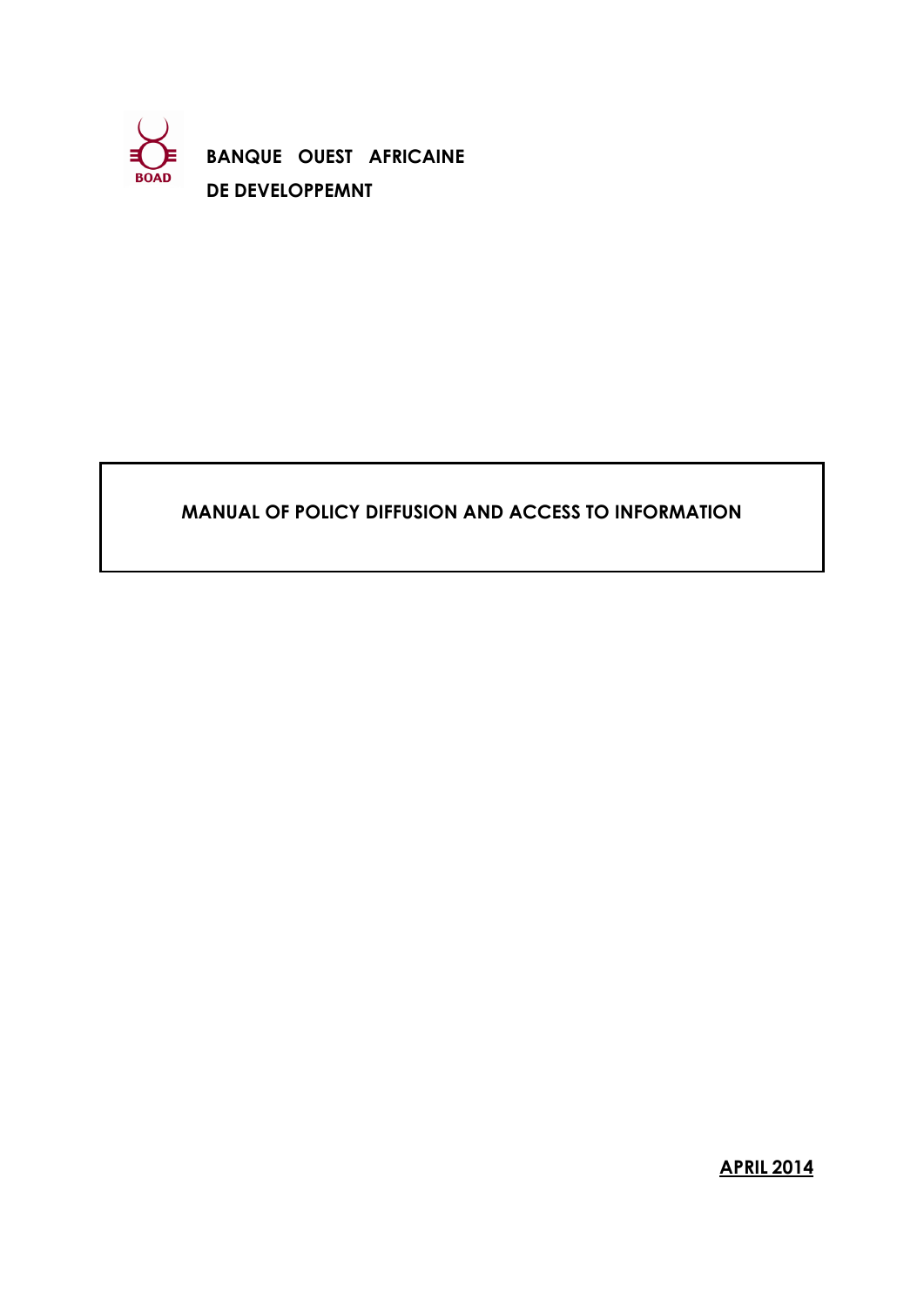## **SUMMARY**

| IV. TYPES OF INFORMATION HAS SPREAD WAY PROACTIVE 7                     |  |
|-------------------------------------------------------------------------|--|
|                                                                         |  |
| 5.1 Deliberative information and incomplete reports 10                  |  |
| 5.2 Communications in which occurs the President of the Bank and the    |  |
|                                                                         |  |
| 5.3 Legal, disciplinary or related inquiries for issues 12              |  |
|                                                                         |  |
|                                                                         |  |
|                                                                         |  |
|                                                                         |  |
| VI. PREROGATIVE OF THE BANK IN THE DISSEMINATION OR RETENTION OF        |  |
|                                                                         |  |
|                                                                         |  |
|                                                                         |  |
|                                                                         |  |
| 7.3 Committee on the dissemination of information 25                    |  |
|                                                                         |  |
|                                                                         |  |
|                                                                         |  |
|                                                                         |  |
|                                                                         |  |
|                                                                         |  |
|                                                                         |  |
| 7.11 Dissemination of information to customers and partners development |  |
|                                                                         |  |
| 7.12 The information technology system building35                       |  |
|                                                                         |  |
|                                                                         |  |
|                                                                         |  |
|                                                                         |  |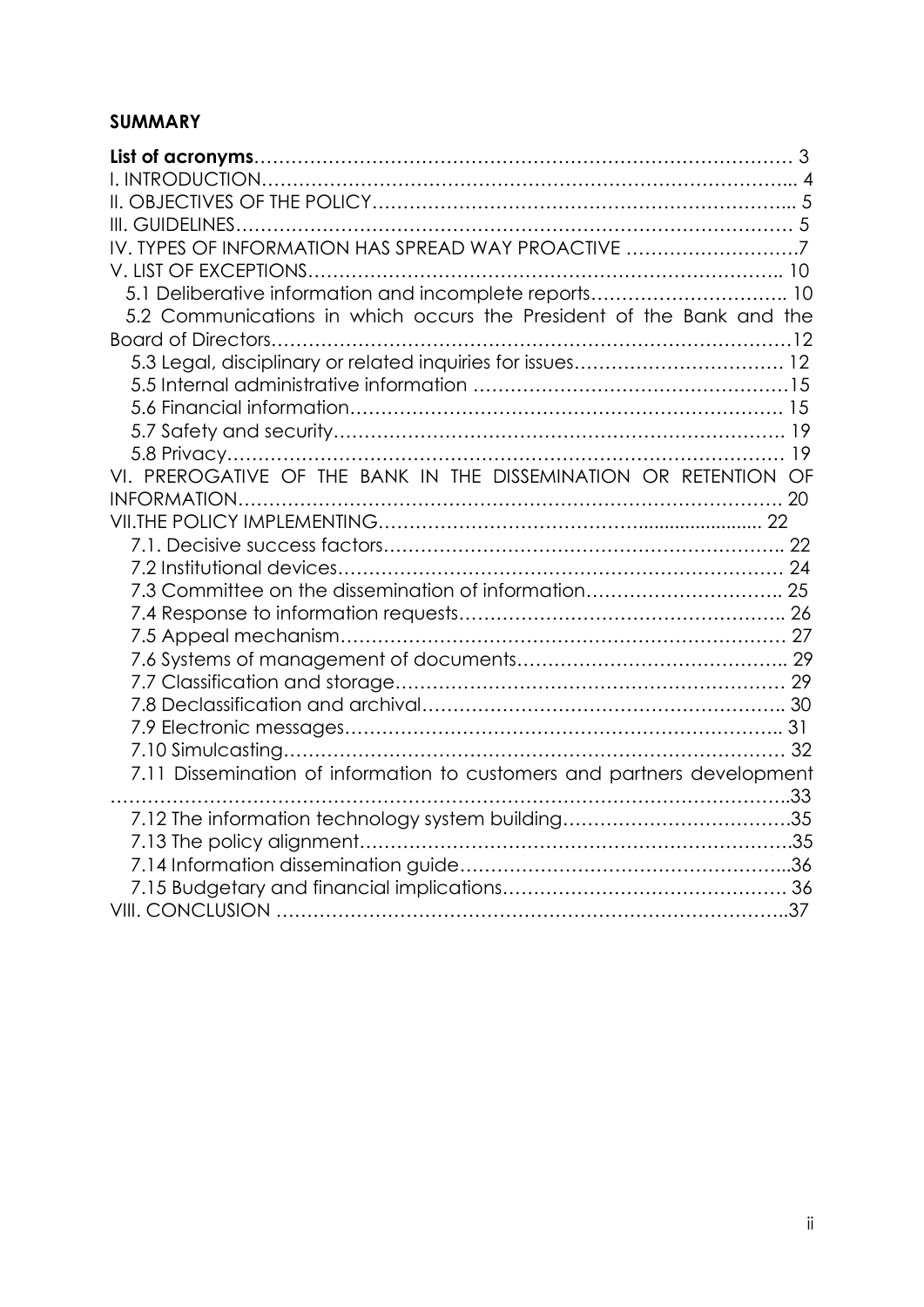#### **List of acronyms**

**BCEAO:** Central Bank of West Africa States **BOAD:** West African Development Bank **CSFC:** Fraud and Corruption Monitoring Committee **ESIA:** Impact assessment environmental and Social **AR:** Appraisal report **UEMOA:** Union monetary West African economic and **MPPCF:** Manual of policy and Procedures for the prevention and fight against Corruption and fraud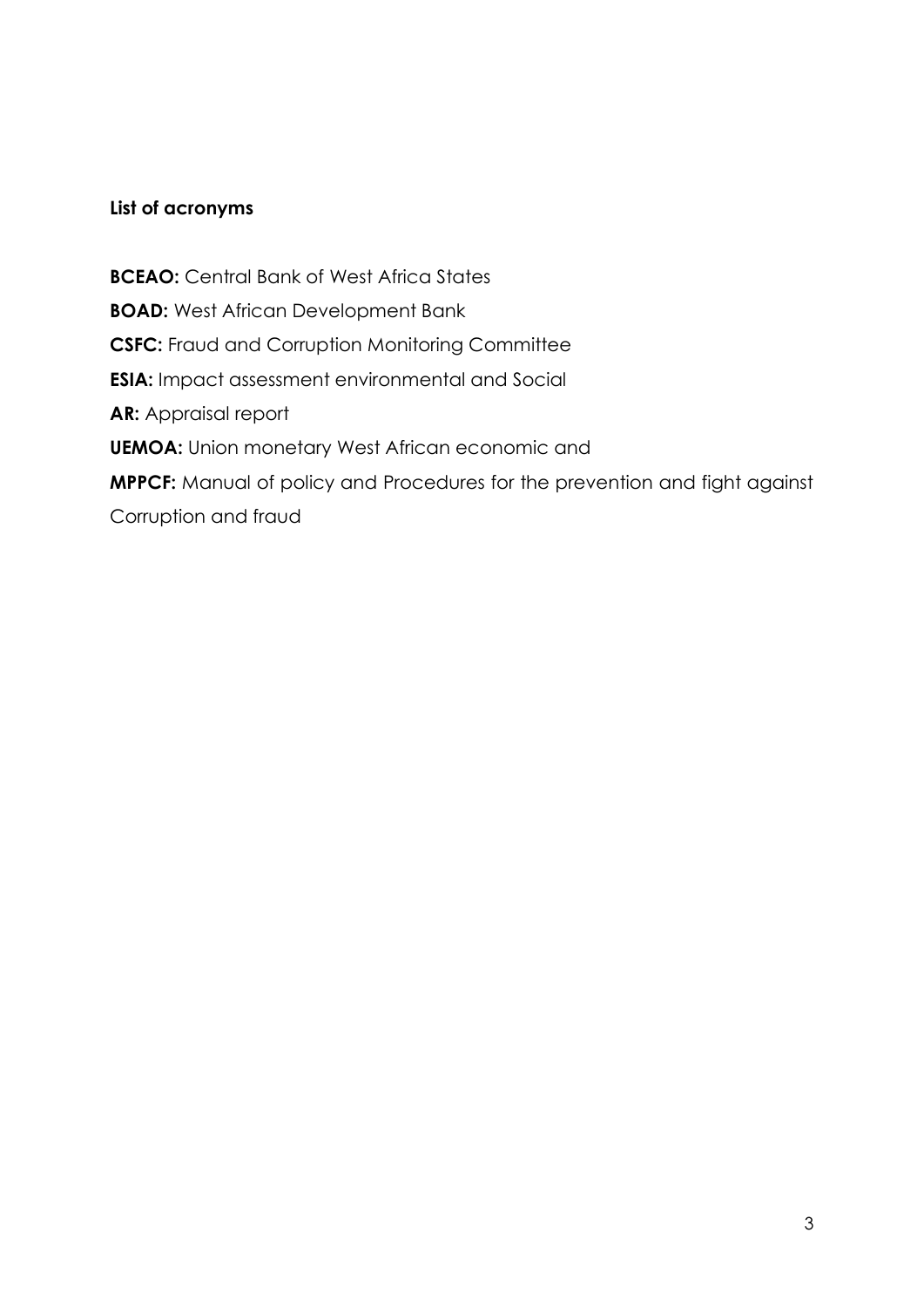#### I. INTRODUCTION

The West African Development Bank (BOAD) considers that the dissemination of information on its operations promotes openness and transparency, which are essential for its mission as defined in the Statute of the Bank.

The development of the dissemination policy information by BOAD responds in order to satisfy the requirement for transparency, the needs of the shareholders of the Bank and other stakeholders, as well as to be consistent with international best practices. It shows that transparency, accountability and the exchange of information are essential for the response of the BOAD to its clients, enhancing the effectiveness of development and, more generally, the reduction of poverty. Also, the Bank estimates that with more transparency, parties are able to track the results of the operations of the Bank and, therefore, to help ensure that the benefits reach target populations.

This policy gives the Bank a conducive framework for the dissemination of information on policies, strategies, procedures, directives and the main decisions taken during the preparation and implementation of projects.

The Bank is aware that as a beneficiary of funds and public and private trust the transparency of operations is an essential element for fulfilling the obligation to account. Maximize the dissemination and access to information will increase the support of the public and partners in the mission of the Bank and will improve the effectiveness of development of its operations. Also, this policy allows for external agencies to better monitor the use of public funds and the projects of the Bank.

#### II. OBJECTIVES OF THE POLICY

The policy aims to enhance transparency and accountability by BOAD.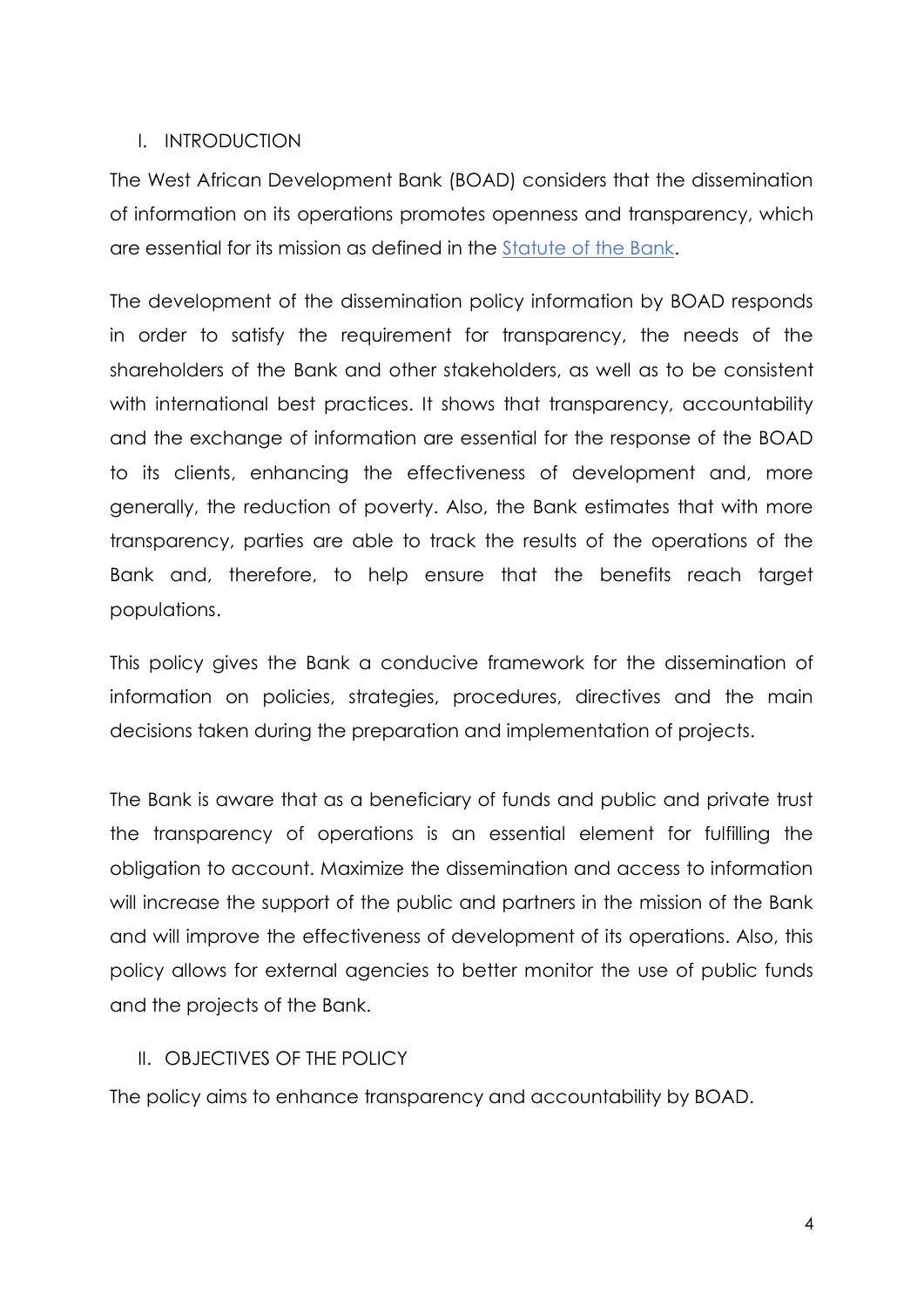#### III. GUIDING PRINCIPLES

#### 3.1. Maximum dissemination

The policy is based on the principle of optimal distribution. BOAD is aware that efficiency in engagement with key stakeholders is essential to accomplish its mission of Development Bank. Greater responsibility based on the dissemination of information will enhance the credibility and effectiveness of the Bank, as well as its attractiveness as a partner.

#### 3.2. Increased access to information

By implementing this policy, the Bank will further inform States, capitalizing on its sub regional character, and its presence in the field, and by using existing communication channels in its resident Missions to the maximum.

#### 3.3. Limited list of exceptions

As a general rule, restrictions on the public release of categories of information of the Bank will be limited. These restrictions are indicated on the exceptions list.

#### 3.4. Consultative approach

The Bank will work actively with its stakeholders and will make the dissemination of information to them an obligation. The dissemination of information will be, in principle, systematically integrated into all operations of the Bank.

#### 3.5. Proactive dissemination

The Bank will broadcast, proactively, the documents which may be made public, through various channels of communication. The Bank is aware that the effectiveness and sustainability of its projects and programs in the Member States will be strengthened if it communicates proactively, information to populations affected by its operations. In accordance with this policy, the Bank will increase, over time, the volume of information available to the public, especially those that relate to running projects and the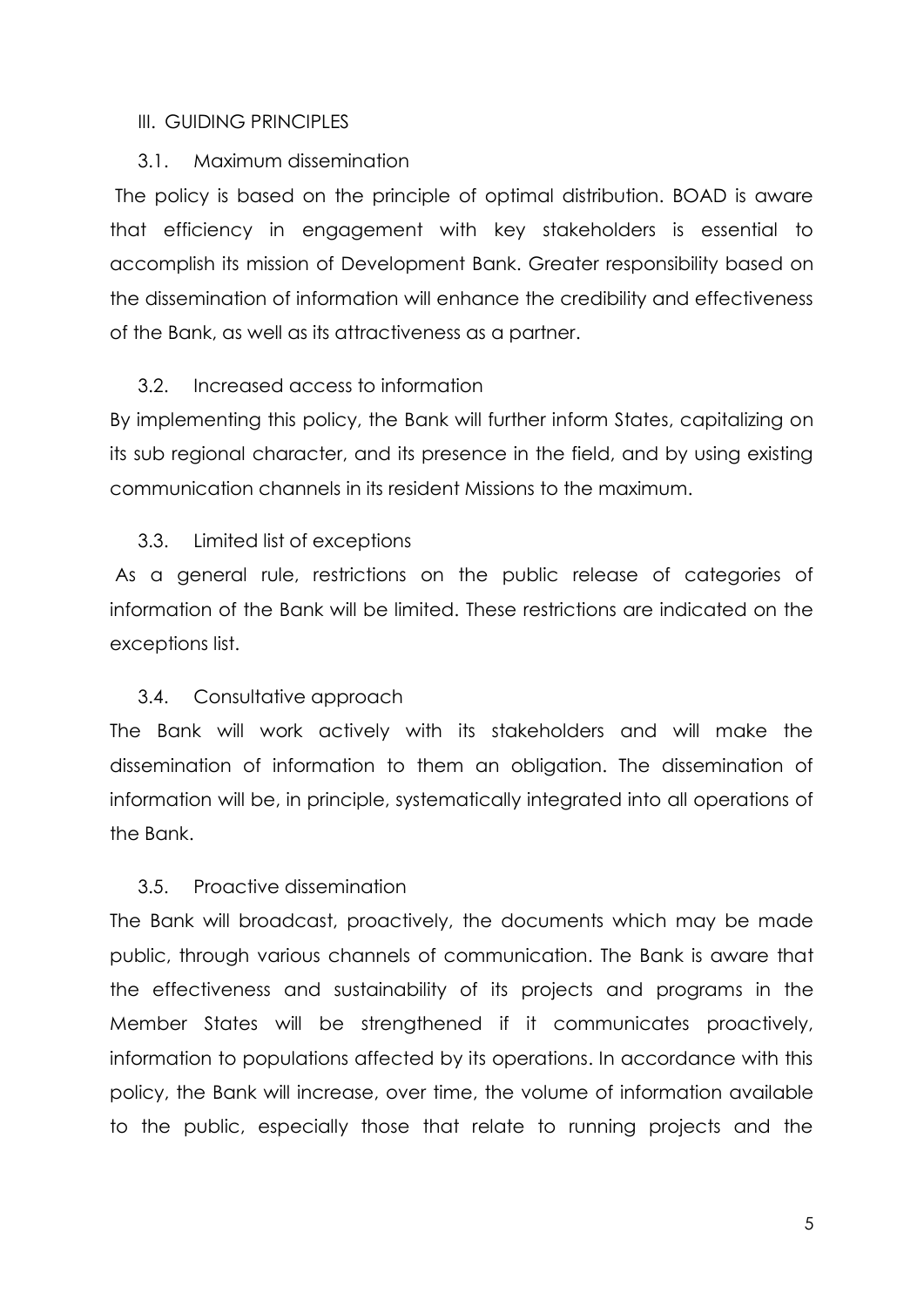decisions of the Governing Council (see types of information to disseminate proactively, part IV).

### 3.6. Right of appeal

The policy shall provide, for people with legitimate concerns about the level of dissemination of information by the Bank, legal remedies against decisions of refusal of access to information, accompanied by a specific deadline for response in the context of an appeal mechanism.

## 3.7. Backup of the deliberative process

The policy will establish a balance between the need to guarantee to the public maximum access to information held by the Bank and the requirement for it to respect the confidentiality, in particular, during the deliberations.

#### 3.8. Review clause

The policy will be monitored and reviewed to ensure the application of best practices and to ensure that policy remains relevant for stakeholders compared the evolution of practices in the field.

## IV. TYPES OF INFORMATION TO DISSEMINATE PROACTIVELY

## BOAD endeavors:

- to maximize the dissemination of information held by the Bank and limit the list of exceptions, to demonstrate the willingness of the Bank to make public this information;
- to facilitate access to information about the operations of the Bank and its sharing with a broad spectrum of stakeholders;
- to promote good governance, transparency and accountability;
- to improve the effectiveness of the implementation and better coordinate the process of dissemination of information;
- to better publicize the mission, strategies and activities of the Bank;
- to support the consultative process of the Bank in the context of its activities and the participation of relevant stakeholders in the implementation of the projects it finances.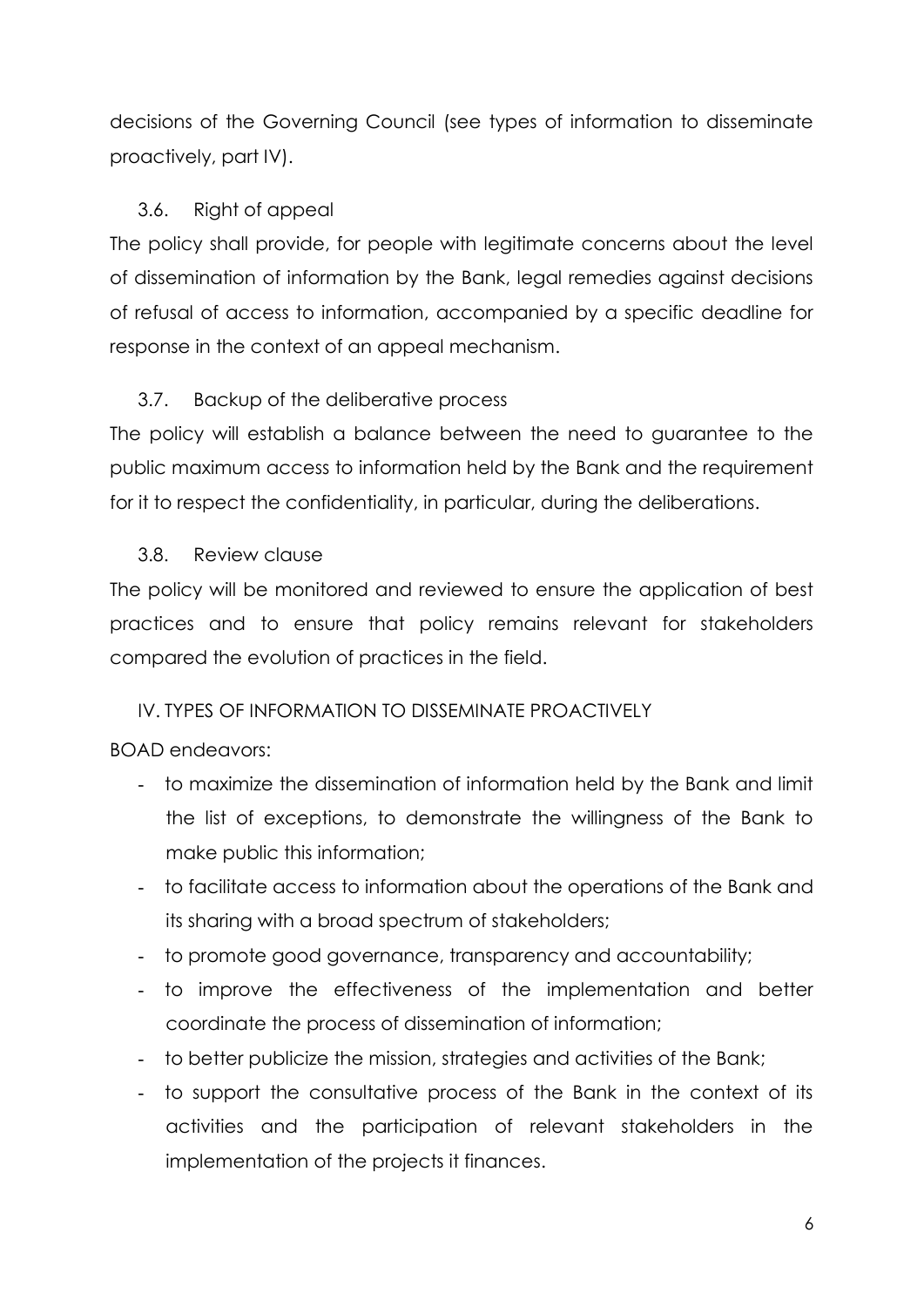Thus, the types of information to disseminate proactively are, among others:

- informations related to operations as:
	- $\triangleright$  Policy documents, procedures, guidelines for operations;
	- $\triangleright$  sheets to projects;
	- $\triangleright$  summaries of evaluation of project and operations evaluation reports;
	- $\triangleright$  the summaries of reports on the State of progress of the projects;
	- $\triangleright$  economic and sector studies:
	- $\triangleright$  documents of the poverty reduction strategy;
- Environmental and social assessments in the case:
	- environmental and social impact assessment (ESIA).
	- $\triangleright$  summaries of ESIA
	- $\triangleright$  management environmental and social plans;
	- $\triangleright$  environmental audits and other environmental analyses;
	- $\triangleright$  strategic and regional environmental assessments.
	- $\triangleright$  the information on the acquisition of goods and services such as the award of contracts and disbursements.
- the financial information of the Bank, including:
	- $\triangleright$  financial policy documents;
	- $\triangleright$  financial statements and financial data:
	- $\triangleright$  the situation of banking operations;
	- $\triangleright$  Special funds;
- The information relating to the economy and research, as:
	- $\triangleright$  the development in UEMOA reports;
	- $\triangleright$  the annual report of the Bank;
	- $\triangleright$  reports on competitiveness in UEMOA;
	- $\triangleright$  economic perspectives in UEMOA.
- Legal information, such as:
	- $\triangleright$  the Statute of the Bank:
	- $\triangleright$  the code of ethics:
	- $\triangleright$  the policy manual of prevention and fight against corruption and fraud;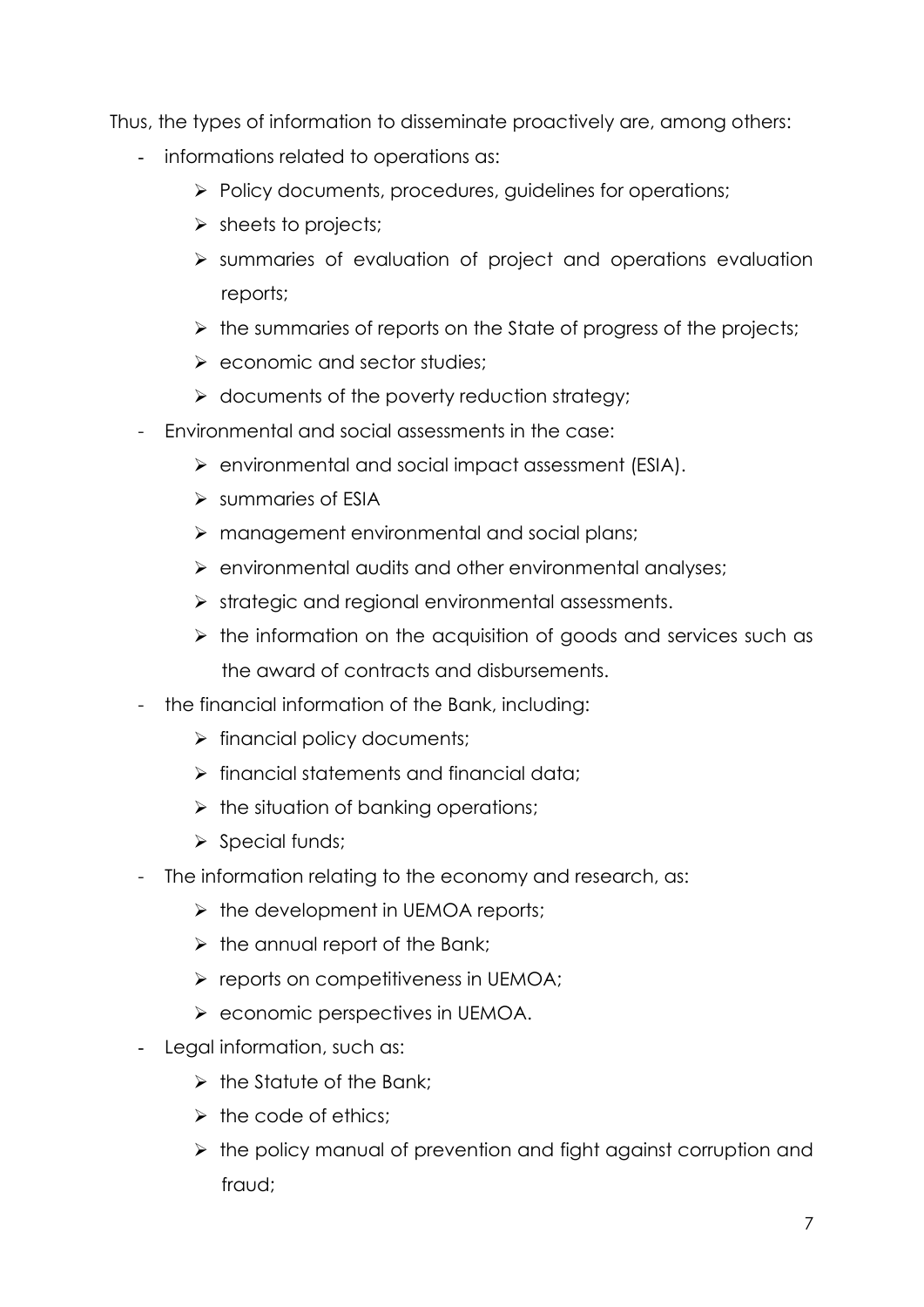- $\triangleright$  Policy investigation and sanctions;
- $\triangleright$  whistleblower protection policy
- $\triangleright$  the grievance procedure;
- $\triangleright$  the policy manual and procedures for verification of compliance.

## V. LIST OF EXCEPTIONS

While this policy made the effort to maximize the dissemination of information, the effective functioning of the Bank necessarily require a deviation from a complete opening to protect its relations with its stakeholders and partners. The categories of information which will be subject to public dissemination restrictions are described below.

## 5**.**1. Deliberative information and incomplete reports

Information of a deliberative nature will include all those classified "restricted", namely: the information provided by the messaging system electronic bank and classified in the system of management of the Bank, notes or memoranda documents, statistical analysis intended to inform the decisionmaking process of the Bank and the internal and external audit reports.

During the decision-making process, the Bank operates in a participative way, consults stakeholders and takes into account their contributions. It is as well as documents exchanged with stakeholders and clients on questions of common interest relating to the decision-making process, to internal deliberative processes of the Bank, will not be disseminated. Although the Bank will be able to make public the results, agreements and decisions emanating from its deliberative processes, it must preserve the integrity of the deliberative process, to promote and protect freedom of speech and the frankness which characterized the exchange of ideas between the Institution, its members and its partners as any other financial institution. Therefore, the following information will not be broadcasted: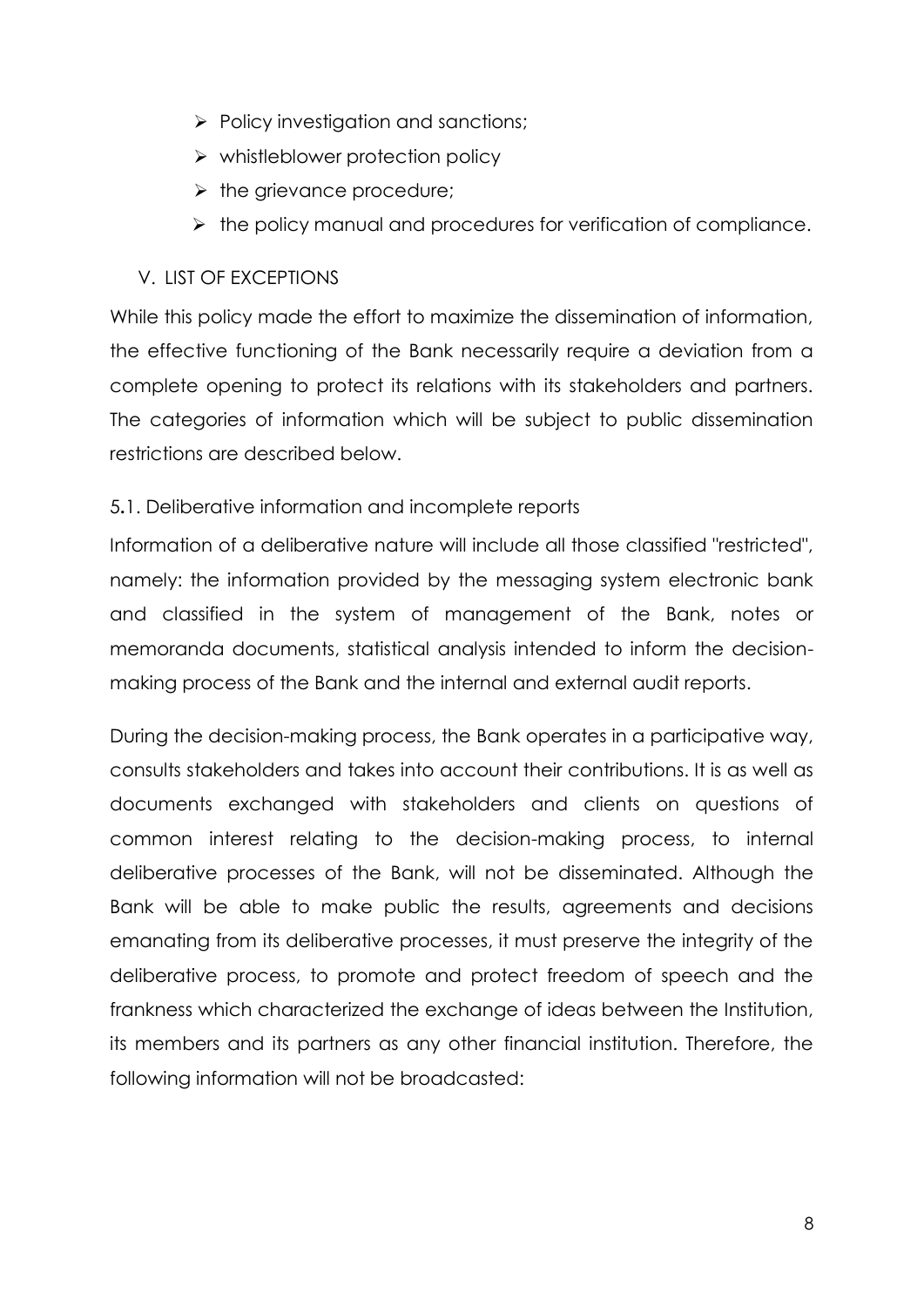-all of the correspondence, draft report or other documents prepared for the deliberations of the Bank or exchanged in the same discussions with Member States or other entities cooperating with the Bank;

-all correspondence, draft report or other documents prepared for own internal deliberations of the Bank or exchanged during the same discussions, including documents relating to the deliberations of the Council of Ministers, the Board of Directors, internal working groups;

-prepared statistics or only analyses to guide;

-the internal decision-making processes of the Bank (such as the solvency of the States, the credit assessments and risk analyses);

-audit reports prepared by the internal and external audit services.

5.2. *Communications* in which intervene the President of the Bank and the Board of Directors

Communications in which occurs the President of the Bank are:

- communications between the President of the Bank and the resident missions or other entities, except for cases where the President, the resident missions and other entities, as appropriate, authorized dissemination;
- communications between the directors and the President of the Bank, except for cases where administrators or the Board of Directors and the President authorized the release;
- minutes of the deliberative processes of the Council, including statements, documents and reports of the Board are protected by confidentiality, unless the statutes applicable to the BOAD or the Board of Directors authorize their dissemination.

## 5.3. Issues legal, disciplinary or related investigations

The Bank will not access to information covered by lawyer-client privilege, is, inter alia, communications issued and/or received by the legal advisers within and outside the Bank, and other legal advisors.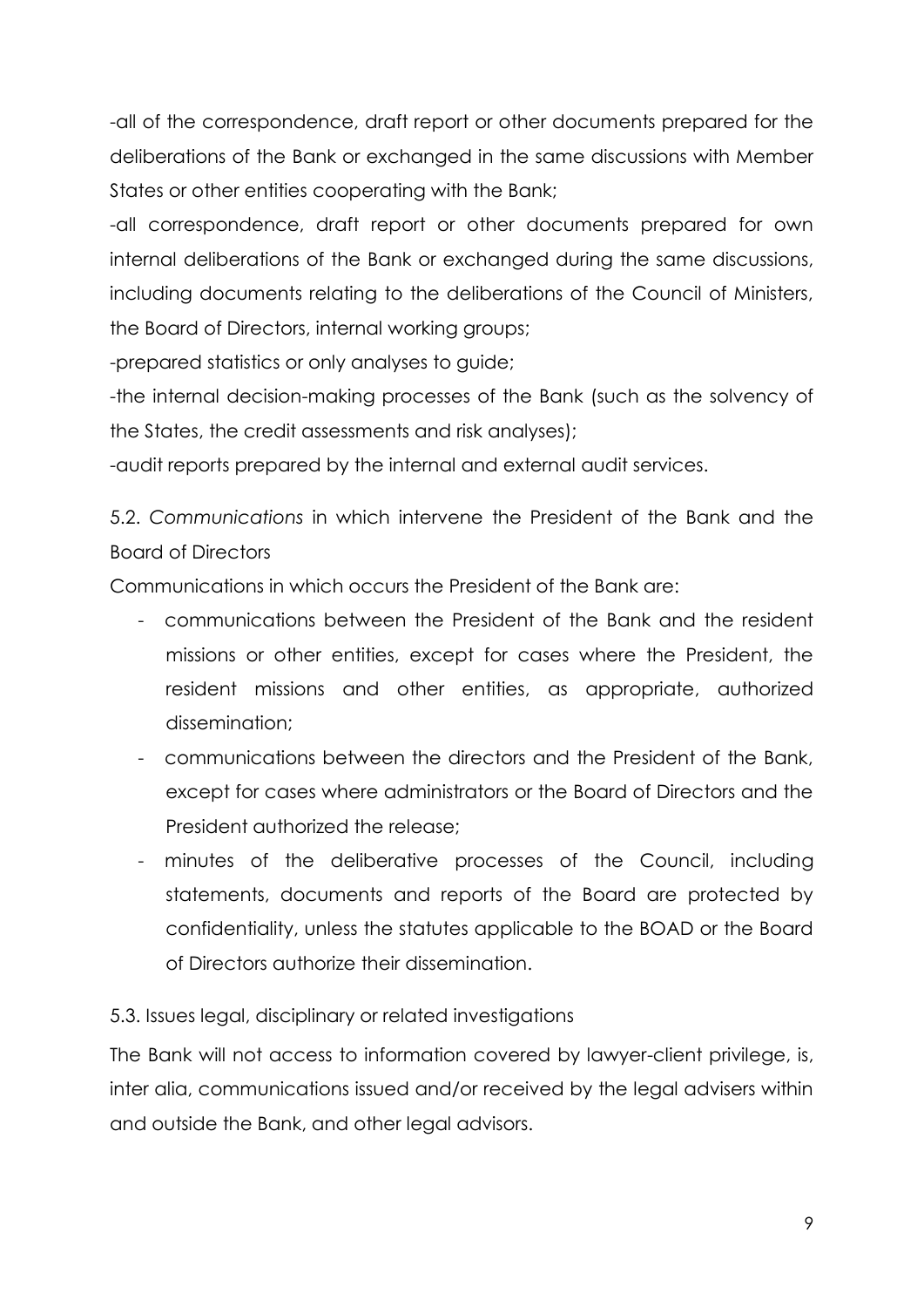The Bank won't provide access to disciplinary or information related to investigations that are produced internally or on its behalf, with the exception of the extracts obtained for interested parties at the discretion of the organizational unit responsible for the integrity and the fight against corruption from the Bank.

The Bank won't provide access to information that the source should be protected, just as it will reveal not the identity of whistle-blowers or individuals cooperating with the Bank regarding the investigation of cases of fraud, corruption or misconduct in the activities it funds, including the information subject to protection and remedies granted to whistleblowers suffering retaliation. To encourage whistleblowing and ensure the safety of whistleblowers, the Bank will maintain the confidentiality of such information unless denunciation of reprehensible practices and complaints policy does allow the dissemination.

The Bank disclose no information about an investigation by executives of organizational units responsible investigations and sanctions, such information to be disseminated or published in accordance with the rules of the manual of policy and Procedures for preventing and Combating Corruption and the fraud (MPPCF), whistleblower protection policy, Procedures, investigations and sanctions in the fight against corruption and fraud in force.

5.4. Information provided in confidence by Member States, entities of the private sector or third

While respecting the terms of the commitments of the Bank towards developers, under confidentiality agreements, protection or broadcast information, publication following requirements will apply to the entrance for private-sector investment projects:

- the publication of projects with non-sensitive key information briefing notes, at the same time that the distribution of project Appraisal Report ("AR") to the Board ('IR' however is a limited distribution document that cannot be made available to the public);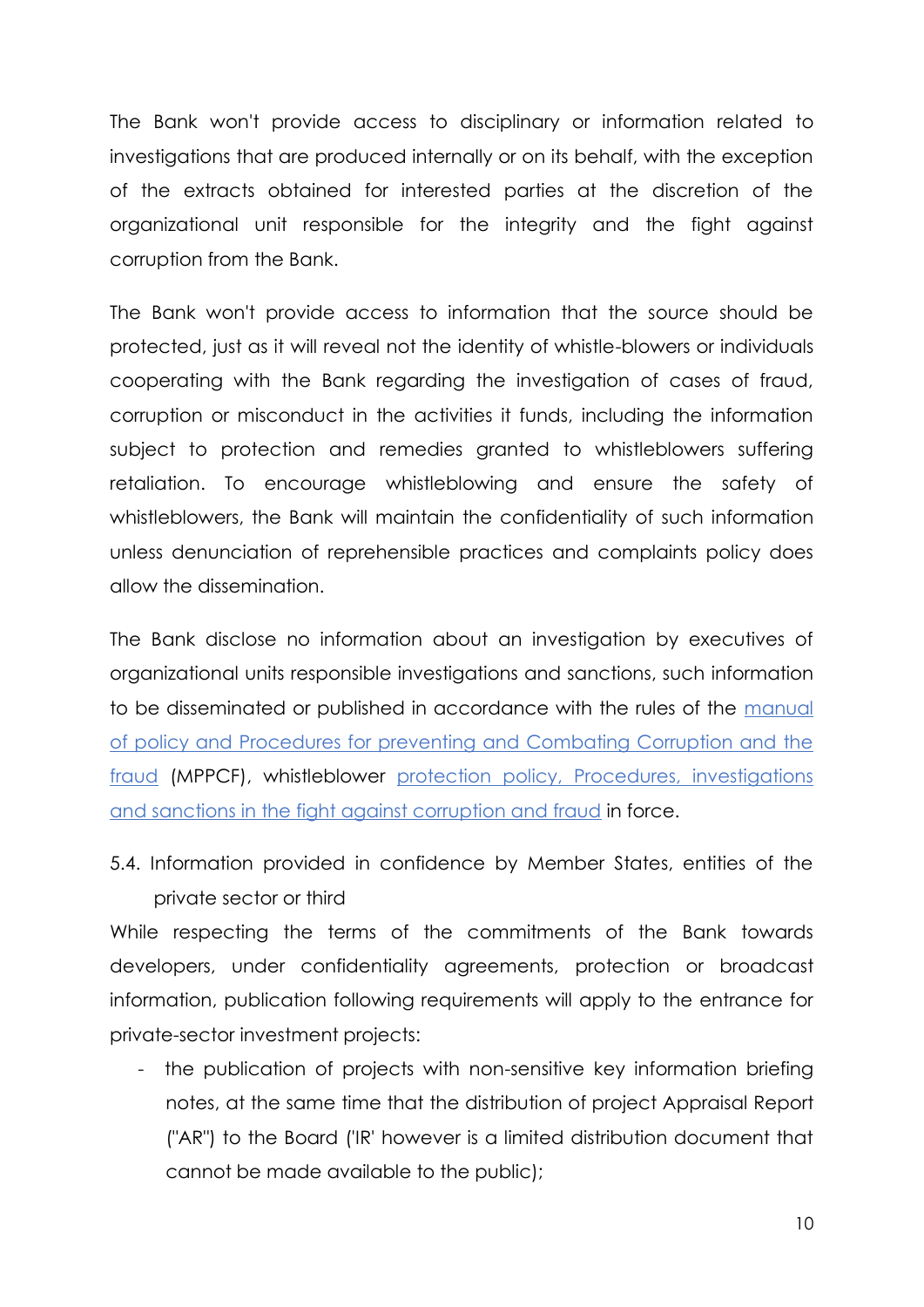- the publication of the study reports environmental and social impact of projects classified in categories A and B - which must be in accordance with the environmental safeguard system of the Bank.

For private running projects: the Bank will update certain information contained in the note of synthesis (e.g. signature, date of investment, etc.) to reflect the status of the implementation.

The Bank will not access provide information received from a Member State, an institution or any third party who has indicated in the terms of a confidentiality agreement, protection or non-disclosure or in writing that such information should not be disclosed.

The Bank will not make nor public documents containing proprietary information, such as trade secrets or price information, without the express permission of the owner of such information. Documents held by the Bank and whose copyright is shared with other parties may be made available for consultation, but their reproduction or distribution may be limited to comply with copyright and intellectual property rights.

The Bank won't provide access to financial, commercial information or exclusive nature of private entities it has received as part of the analysis or the negotiation of loans, unless private subject entities give permission to disclose such information.

#### 5.5. Internal administrative information

The Bank will not access provide information relating to the administrative institutional issues of the Bank, including those related to institutional expenditures and the budget.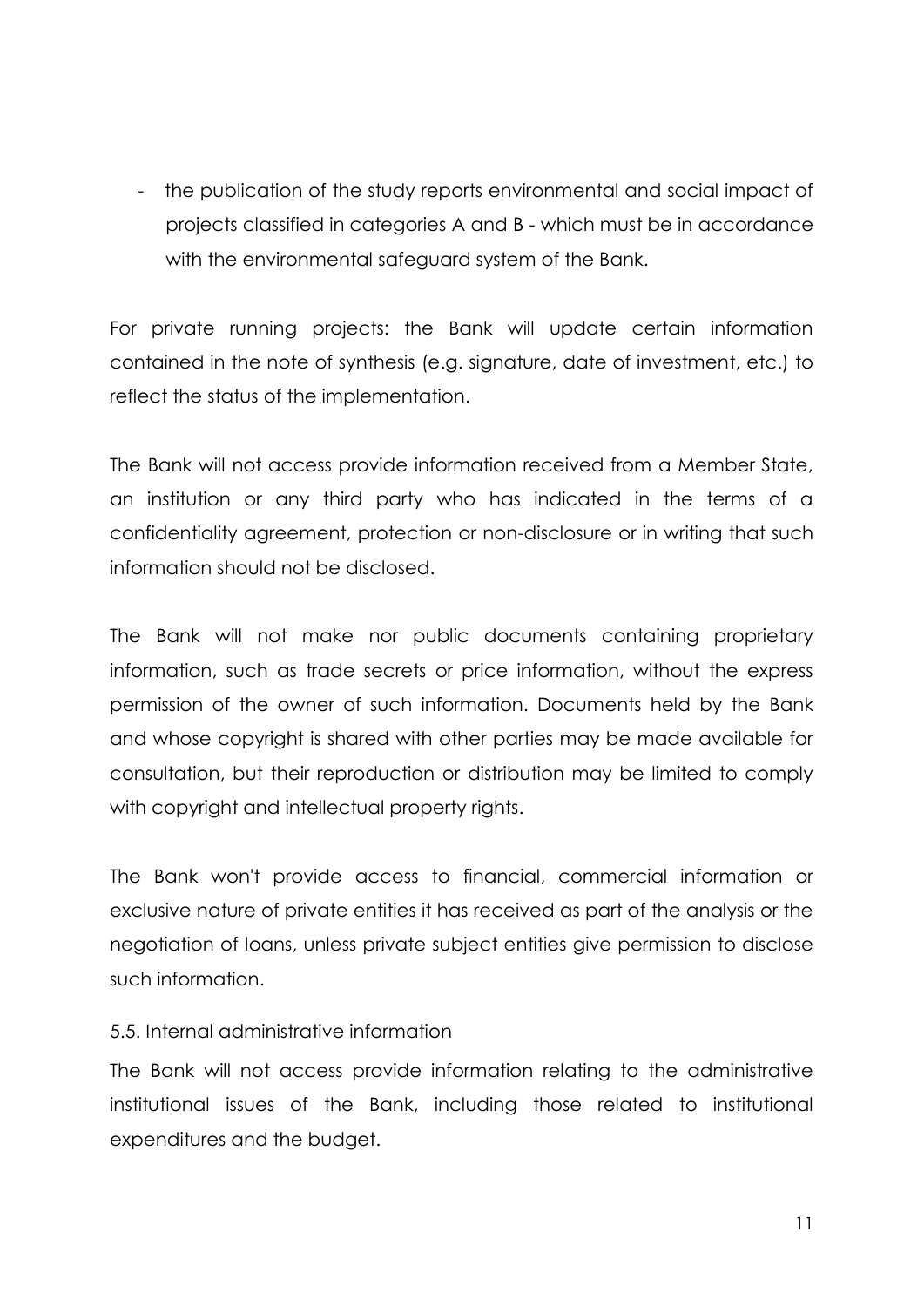The bid evaluation process will be confidential until the publication of the award of the contract, in accordance with the rules of procedure of the Bank for the procurement of goods and works, as well as the rules of procedure of the Bank for the use of consultants.

### 5.6. Financial information

5.6.1. Not accessible to the public financial information

Will the Bank not provide access to financial information below:

- estimates of future borrowings of BOAD, details in terms of slices of payment, profiles of cashing and periods of payment of contributors, financial forecasts and credit assessments, as well as data on investment, hedging, borrowing, cash management operations generated by or for cash transactions for its own account, as well as on behalf of the entities of the Bank and other parties;
- documents, analyses, correspondence or other information used or produced to perform financial and budgetary operations or to support the preparation of internal and external financial reporting;
- the details of every operation carried out under loans and trust funds, information concerning the amount of borrowers in the short-term or measures taken before a loan is declared unproductive;
- banking information or on the billing of the entities of the Institution, Member States, clients, donors, recipients or providers of goods and works and services providers.

## 5.6.2. Conflicts of interest and publication of financial interests

The management of conflicts of interest in the BOAD is governed by several texts which: i) the statutes of the BOAD. II) code of business conduct and ethics governing the President and Vice President; (iii) the staff regulations; IV) the staff rules; v) Regulation establishing the values of the BOAD; VI) code of ethics governing the behaviour of the staff; (VII) the Charter of the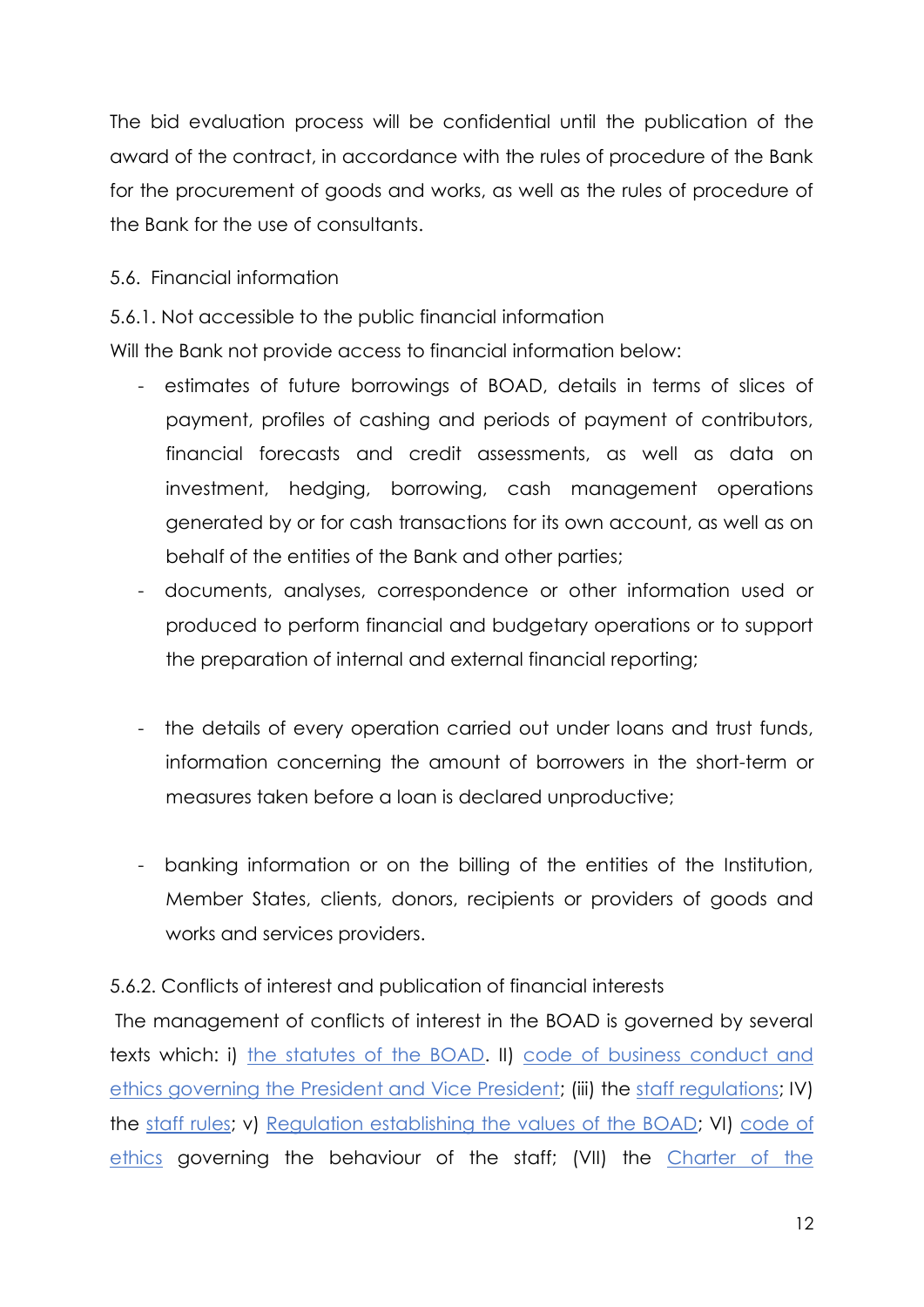#### representative of the BOAD in the boards of Directors of banks).

In accordance with the provisions of those texts, the financial statements of the Bank indicated the remuneration of the primary responsibility of the Bank, in accordance with the requirements of the IFRS international accounting standards adopted by the Bank since fiscal year 2010. Those States are published not only in the official Bulletin of the Union and, where appropriate, with the authorities or in the newsletters of the financial markets where the Bank operates (Article 48, paragraph 2 of the Statute of the BOAD) but also and above all on the website of the Bank. In addition, the financial statements are communicated to all partners at their request. The financial statements are published both in English and in French to enable their farms by a wide range of investors including.

The management of the financial interests of the various actors as well as conflicts of interest occurs at different levels. For administrators, the Charter of the directors to the Board of Directors of the BOAD, under development, provides a provision on the duty of declaration of financial interests and potential conflicts of interest. The President of the Board of Directors will take the necessary decisions in the event of identified incompatibilities and advise constituents to find appropriate solutions. For senior management, the provisions of the statutes (article 29) and the Code of conduct and ethics approved by the Council of Ministers of WAEMU/UEMOA regulate the issue of conflicts of interest and financial interest in what concerns the President of the Bank and the Vice-president. In addition to the statutes of the Bank (article 30) and the various texts governing the staff (the staff regulations, staff rules), the question of financial interests and conflicts of interest relating to staff is treated in reference to the regulation establishing the values of BOAD (professionalism, integrity, loyalty, team spirit and discipline) and especially to the code of ethics applicable to staff BOAD which each staff member is solemnly committed to respect the relevant provisions (Point 3.5). An Ethics Committee ensures the strict application of the provisions of the code of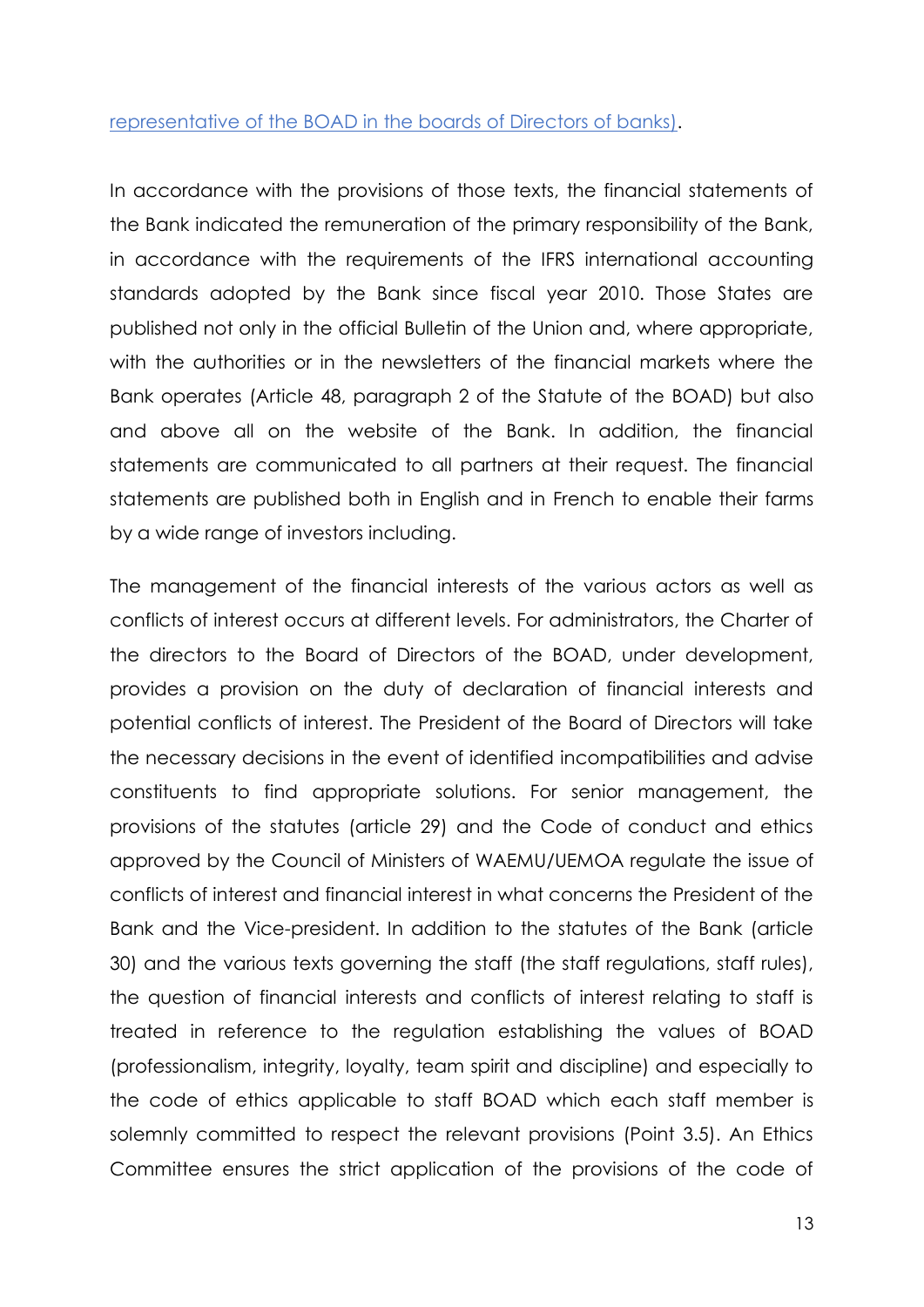ethics by all the staff. For this purpose it collects and processes all denunciations of behaviors inconsistent with the provisions of the code of ethics.

Conflicts of interest arising from the personal financial interests of stakeholders in the Bank (directors, senior management and staff of the Bank) requiring a publication include: i) the holding of securities holdings in a company financed by the Bank; II) belonging to the team of management of a company seeking financing from BOAD; (iii) the existence of direct family links with a promoter BOAD-funded). More general, it is of all cases in which the actors of the Bank (directors, senior management and staff of the Bank) can be influenced in their judgments and assessments taking into account their interests personal financial or other.

The Charter of administrators within the Board of Directors of the Bank (in preparation), the code of ethics applicable to the staff of the BOAD and code of ethics and ethics applicable to the primary responsibility of the BOAD include repositories for different actors in the field definition inconsistencies, conflicts of interest and insider trading. The obligation of publication of financial statements and the requirements of the rating of the Bank by an international rating agency make mandatory the dissemination of all personal financial interests including those which are prohibited.

In all cases, annual reporting of financial self-interest is as follows: i) the primary responsibility of the Bank (senior management) communicate any personal financial interests to the President of the Council of Ministers; (ii) staff of the Bank made its statements of personal financial interests to the ethics or the human resources Committee; (iii) the case of administrators will be set by the Charter of administrators since its adoption.

Levels of compulsory broadcast are function of the concerned actor and the arrangements put in place at each level of responsibility are different. In the event of discovery of a cover-up of personal financial interest on the part of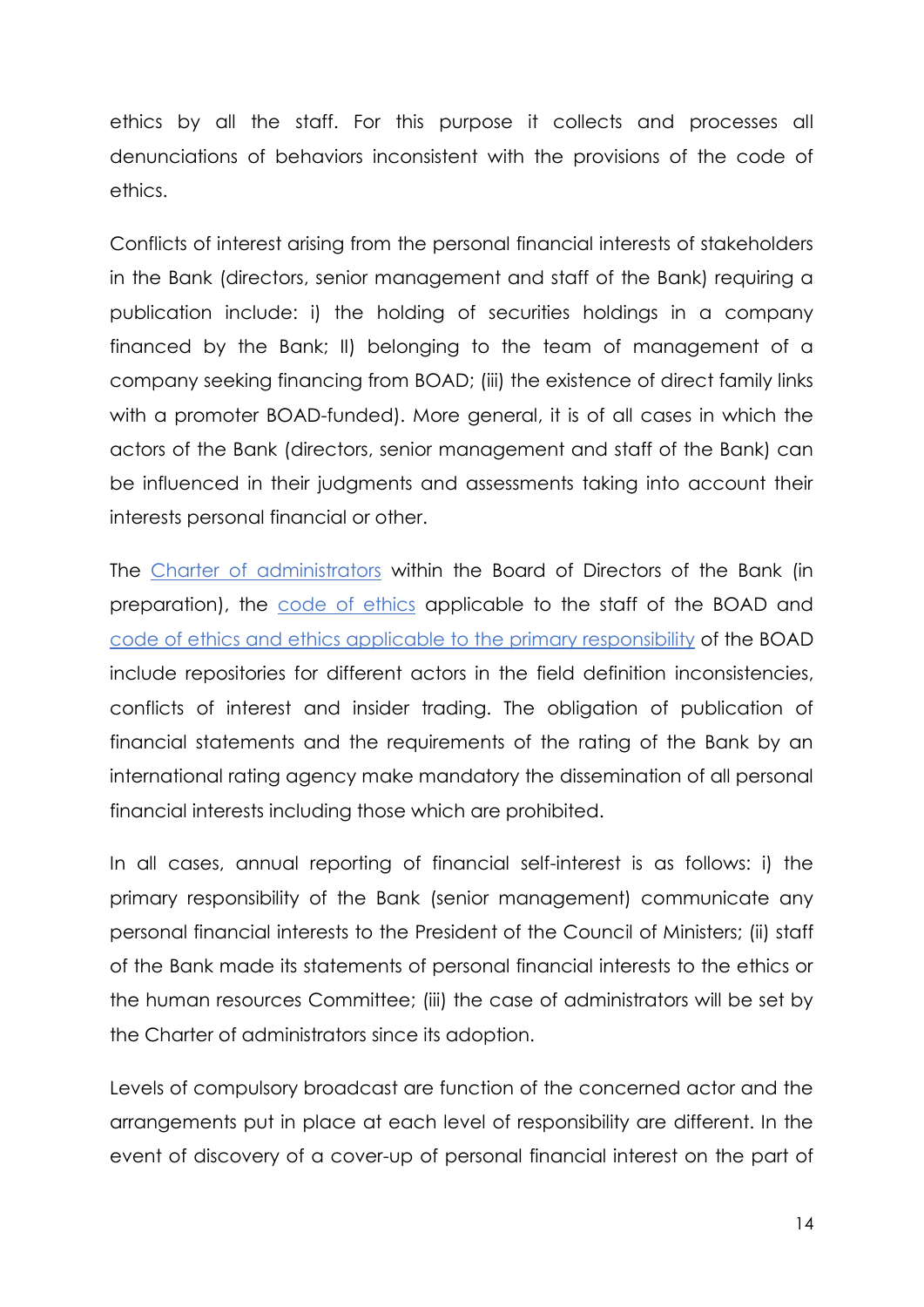an actor, the applicable penalties are implemented.

## 5.7. Safety and security

The Bank will not provide access to:

- information whose dissemination would undermine security or to the safety of employees or members of their families, suppliers and consultants, other partners and individuals, and the assets of the Bank;
- information on the provisions of transport relating to the assets and documents of the Bank, the transportation of the personal effects of members of his staff concerned, of the President and the Vicepresident of the Bank, members of the Board of Directors;
- information whose dissemination is likely to endanger the life, health or security of staff, the President or the Vice-president of the Bank, members of the Board of Directors.

#### 5.8. Personal informations

The guiding principles of the Bank staff employment require that the Institution establishes and maintains appropriate safeguards to ensure the respect for the privacy of staff members and protects the privacy of the personal information that it holds about them. The Bank will not access provide the following information, unless this is expressly permitted by the staff regulations and the staff rules:

- privacy, in particular, the personal files of the staff as well as health information and personal communications (including emails which are not classified as "public" in accordance with the classification system for the Bank) of the President and the Vice-president of the Bank, any other head of the Bank, staff, suppliers, consultants and partners.
- the information relating to the process of nomination and selection of staff;
- the information relating to the minutes of the internal mechanisms of settlement of disputes of the Bank;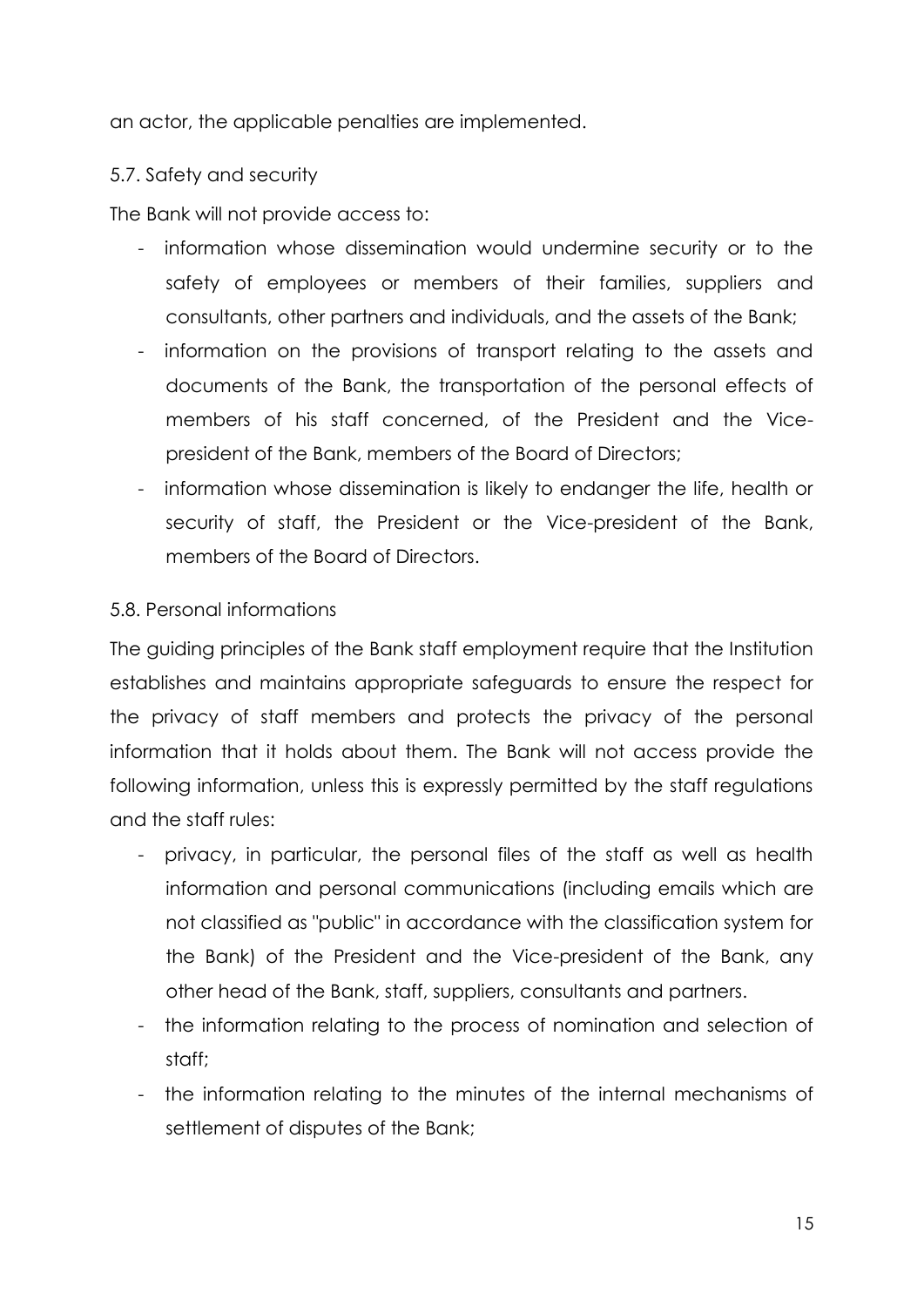- the information relating to investigations into allegations of misconduct of employees and conflicts between staff members.
- VI. PREROGATIVE OF THE BANK IN THE DISSEMINATION OR RETENTION OF INFORMATION

The Bank reserves the right to disseminate the information on the list of exceptions in exceptional situations.

This prerogative will be exercised by the President of the Bank in exceptional circumstances, on the basis of the general rule that the overall benefits of this broadcast will be greater than the potential harm.

As a general rule, the Bank assumes that the dissemination and maximum access to information are, inherently, profitable, so restrictions on the dissemination to the public of categories of information will be limited.

The Bank will refrain from disseminating information only if it considers that such dissemination would result in material, financial or reputational harm to the Institution, its senior management or its staff, and could affect the interests protected by the exceptions to this policy or the ability of the Bank to fulfill its development mandate.

The early dissemination of information by the head of classification of such a document will require various levels of approval, as follows:

- the proposal for the early release of any other document on the negative list to the President of the Bank by the Committee dissemination of information appointed by Decision of the President of the Bank;
- the authorisation, by the President of the Bank of the early dissemination of relevant documents or records;
- the written consent of the party concerned in the early dissemination of information provided in confidence to the Bank.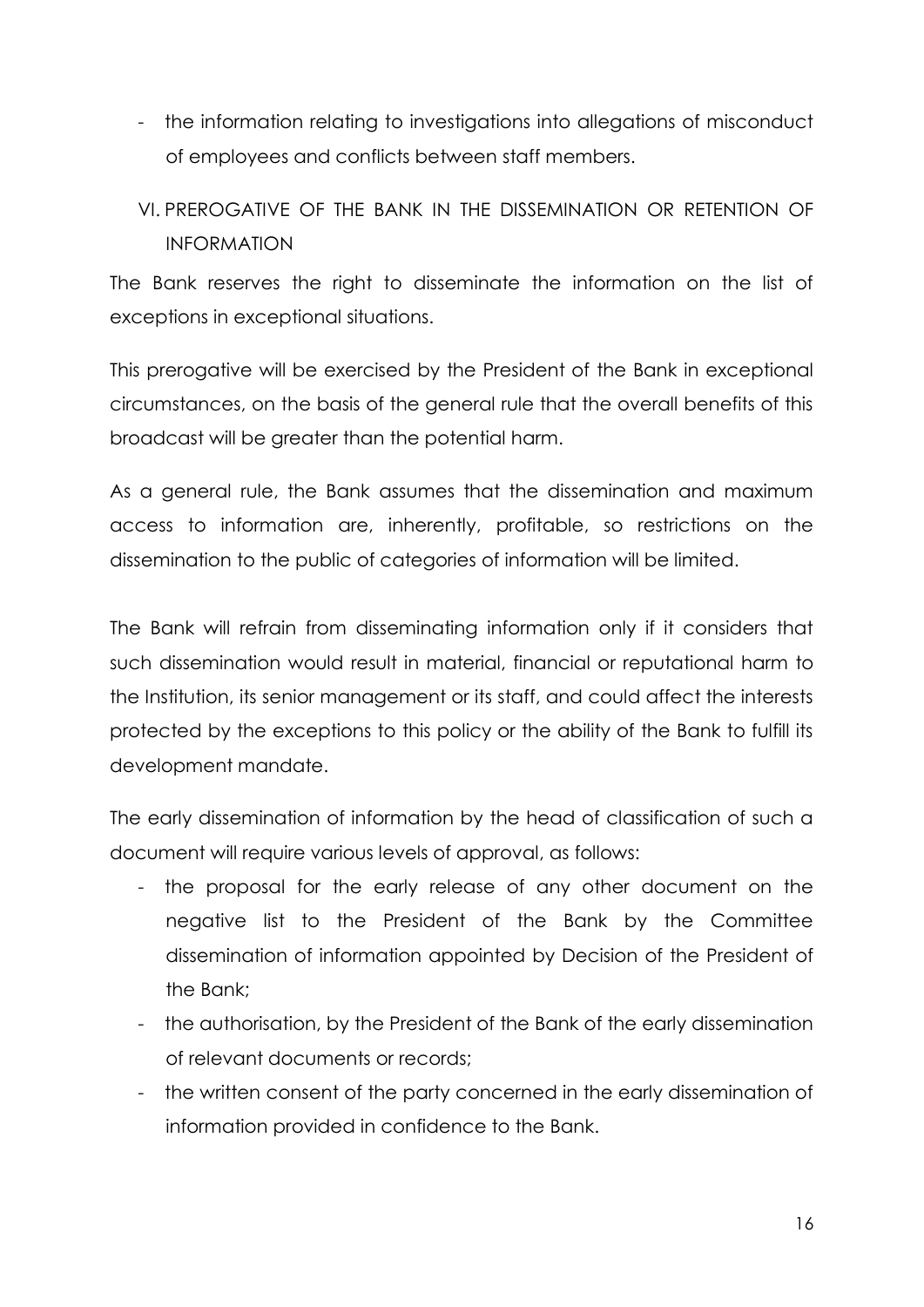In addition, the Bank has the right to broadcast certain administrative information, deliberative and financial nature on the negative list, if it considers that the overall benefits of such a broadcast exceed potential nuisances. This prerogative will be exercised by:

- the President of the Bank, on the proposal of the Committee on information dissemination;
- a consent in writing of the Member State or the third party for what concerns the information provided by the Member State or a third party on a confidential basis.

The Bank also reserves the right not to disseminate information they would otherwise have made public in exceptional circumstances. This prerogative will be exercised:

- on a proposal from the Committee on dissemination of information by the President of the Bank for the documents or records concerned;
- on the consent in writing of the Member State or such third party with regard to the information provided by the Member State or a third party.

## VII THE POLICY IMPI EMENTING

## 7.1. Decisive factors of success

For policy is bearing fruit, the dissemination of information must remain with each Member of staff. Should systematically integrate the dissemination of information in all the Bank's operations. In other words, all members of staff must be kept in their daily operations, to the dissemination of information.

The development of a guide to dissemination of information is relevant for the implementation of this policy. The collaboration between the organizational units, a greater reliance on partnerships, capacity-building, effective systems of Technology Information (TI) and the allocation of resources to the needs will be also essential to the success of the implementation of this policy. In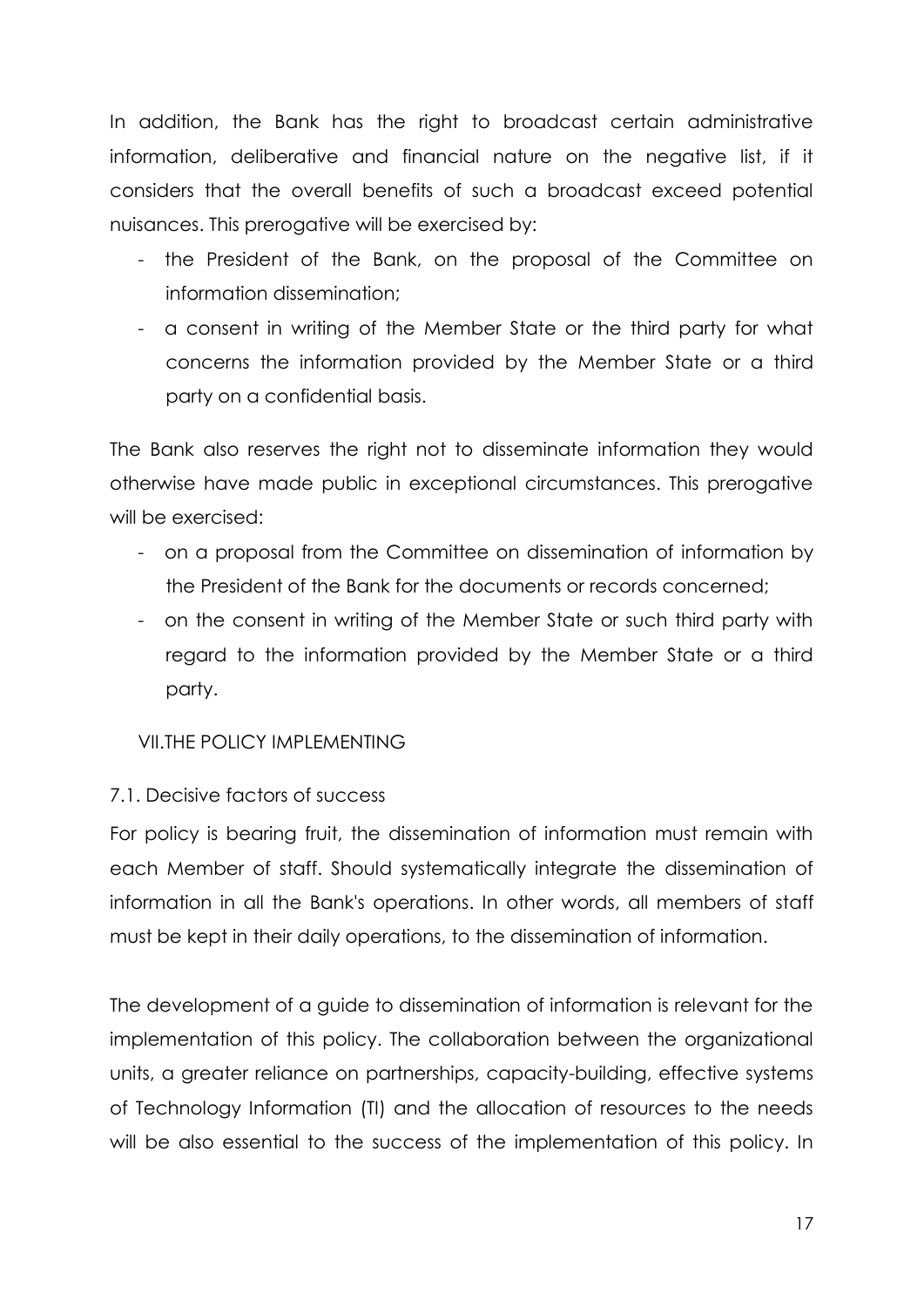addition, it will take place to align on policies, strategies, related administrative rules, procedures and the existing directives of the Bank.

The success of the policy also depend on the effectiveness of the Bank to disseminate information to its stakeholders, in particular Member States. The Bank will use sub regional character, and its decentralized structure, its partnerships with the national media and the development partners, local information channels to regularly reach its primary audience. In this regard, the Bank will use to facilitate the dissemination of information among the Member States in the implementation of this policy, its resident missions. In particular, the Bank will explore, through its missions resident, approaches and channels of communication to disseminate information effectively, including in collaboration with other partners in development, civil society organizations and the Member States. This will include, inter alia: the Organization of information sessions with the press, to support the creation of information relays, linkages with relevant web sites/pages, and the promotion of population information/awareness-raising activities.

The Bank mandate to heads of mission resident to enhance the brand image of the Bank on the covered area and in the world, with the deployment of an adequate program of communication designed to inform the media, the business community and civil society on the activities of the Institution in each State, to improve the visibility and image of the Bank and to keep relevant stakeholders informed

## 7.2 Institutional arrangements

The expansion of the access to information will require an institutional device providing that all departments and units take responsibility and are held accountable for the implementation of the policy.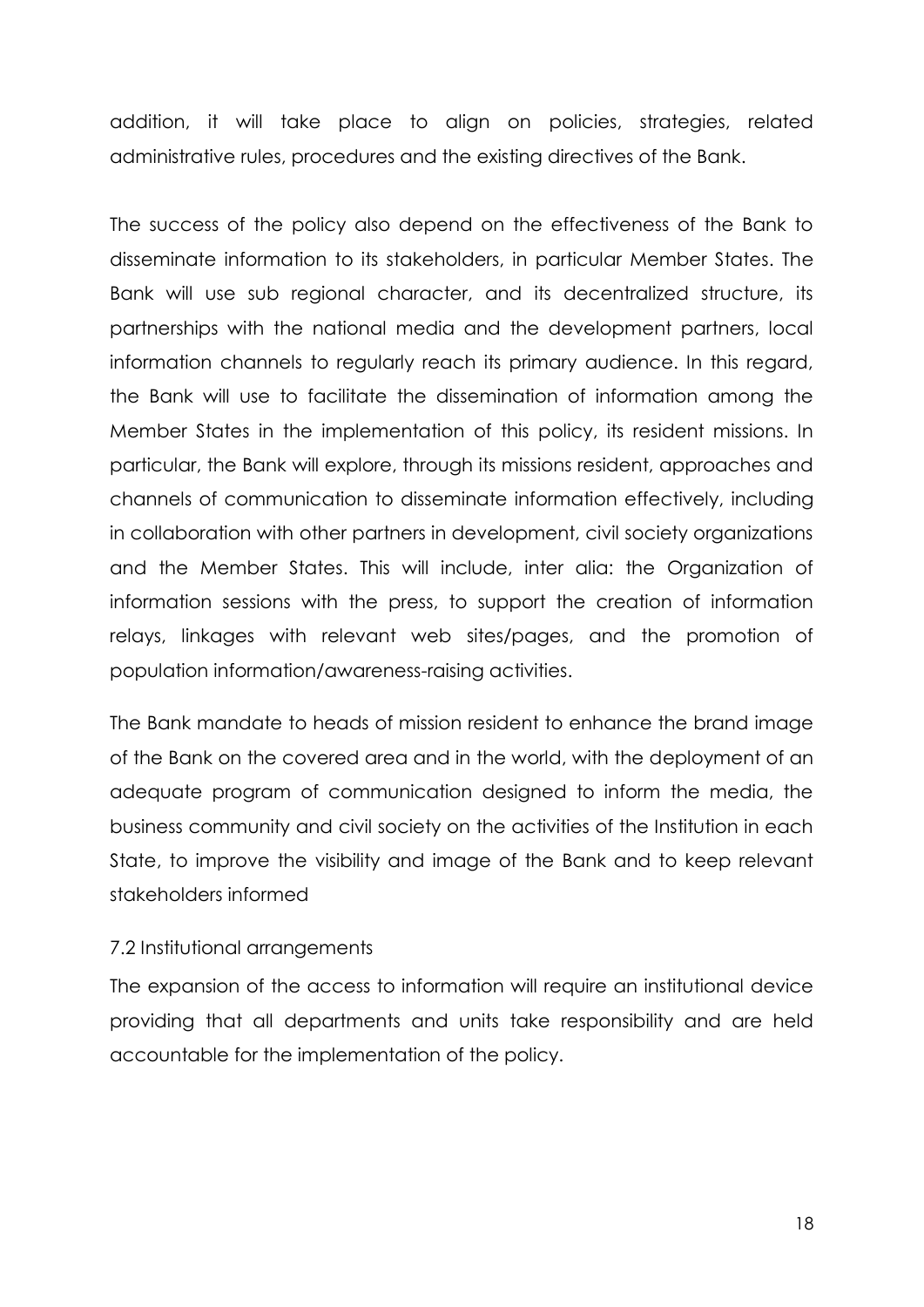The organizational unit responsible for the communication and information plays a leading role in implementing the policy of dissemination and accessibility of information. His responsibilities include, inter alia:

- follow the dissemination of documents in accordance with the policy;
- integrate and popularize the obligation of dissemination of information;
- ensure respect for the policy.
- reporting on the implementation of the policy;
- receive and process requests for information dissemination;
- manage the library and other services responsible to generate and present to the public the work of the Bank;
- consult the President of the Bank on issues related to the dissemination of documents;
- serve as secretariat to the Committee on information dissemination.

In the exercise of these responsibilities, the organizational unit responsible for the communication and information will be assisted by other departments of the Bank, in particular the following:

- UO responsible for external relations: she will be responsible for giving guidance and support to the selection and optimal use of the instruments of communication to implement the policy, in accordance with the communication strategy of the Bank:
- UO responsible for the security of the information system will give guidance on issues relating to the security of the information;
- charged UO of Legal Affairs will provide consulting services and assistance for the interpretation of the policy in connection with its application;
- the public information Centre will receive organizational units to disseminate documents and submit them to missions resident for purposes of wider dissemination;
- the resident missions will play an essential role in the dialogue on policies, knowledge management and the dissemination of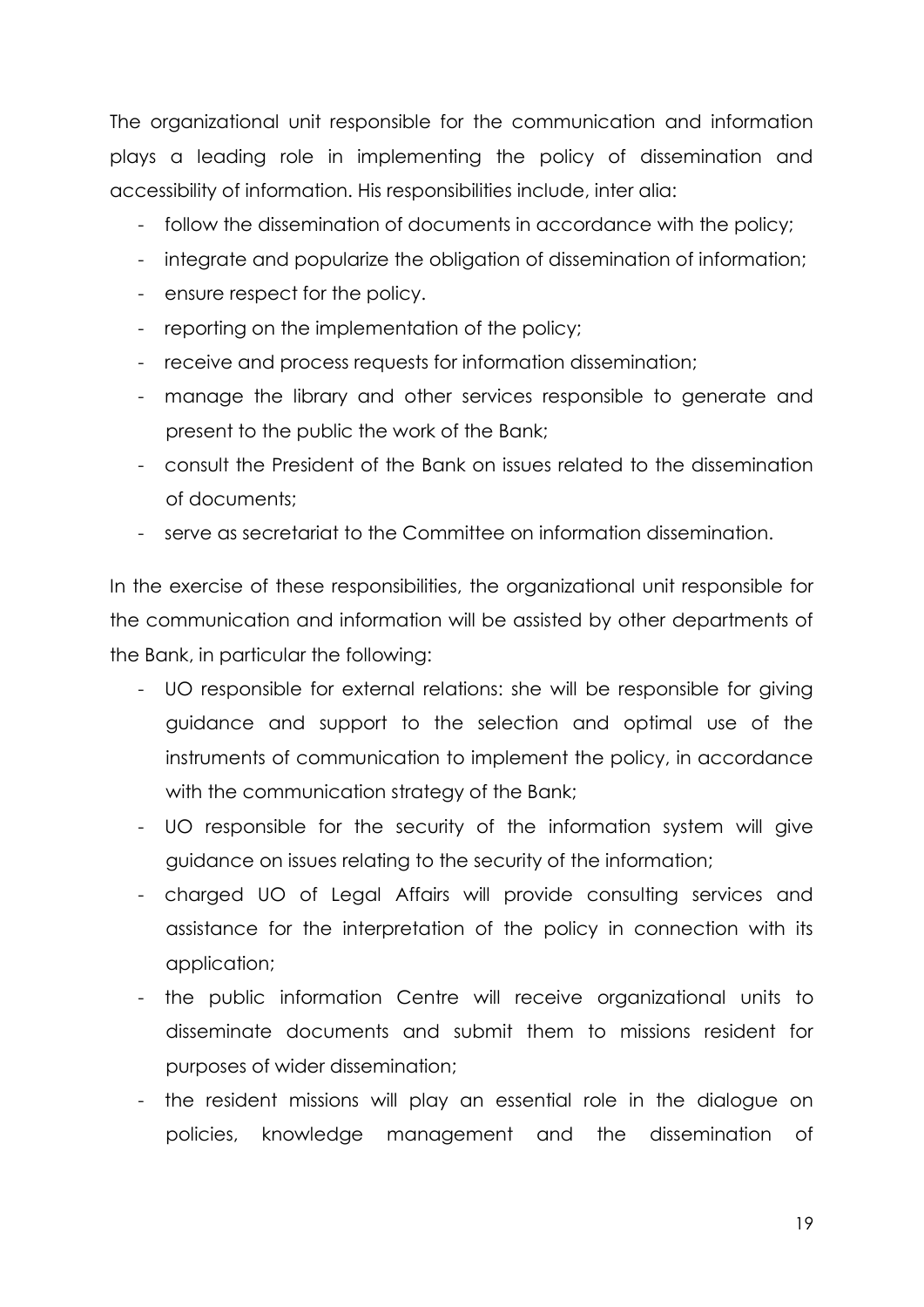information, and will serve as a first point of contact in the Member States.

## 7.3. Information dissemination Committee

This policy provides for the establishment of a Committee on the dissemination of information appointed by the President of the Bank. The organizational unit responsible for the Communication and information will house the secretariat of the Committee.

The members of the Committee of information dissemination are:

- the Secretary general, who will assume the Presidency of the Committee;
- the directors of the departments responsible for operations, finance, and accounting, strategy; studies and cooperation
- the Director of the OU responsible for communication;
- the Director of the responsible Finance OU;
- the Director of the OU responsible for auditing;
- the Director of the charged UO for Legal Affairs;
- the Director of the OU for the environment;
- the Director of the OU information system security.

Release Committee information will be major tasks of:

- handling legitimate appeals concerning access to information and determine the criteria of legitimacy of such appeals;
- issue procedural provisions for the implementation of the requests for information;
- advise the Presidency of the Bank and staff on the implementation of the policy, including giving guidance on the classification, declassification and information archiving;
- determine the terms of pricing for the supply of printed copies of the documents in response to requests;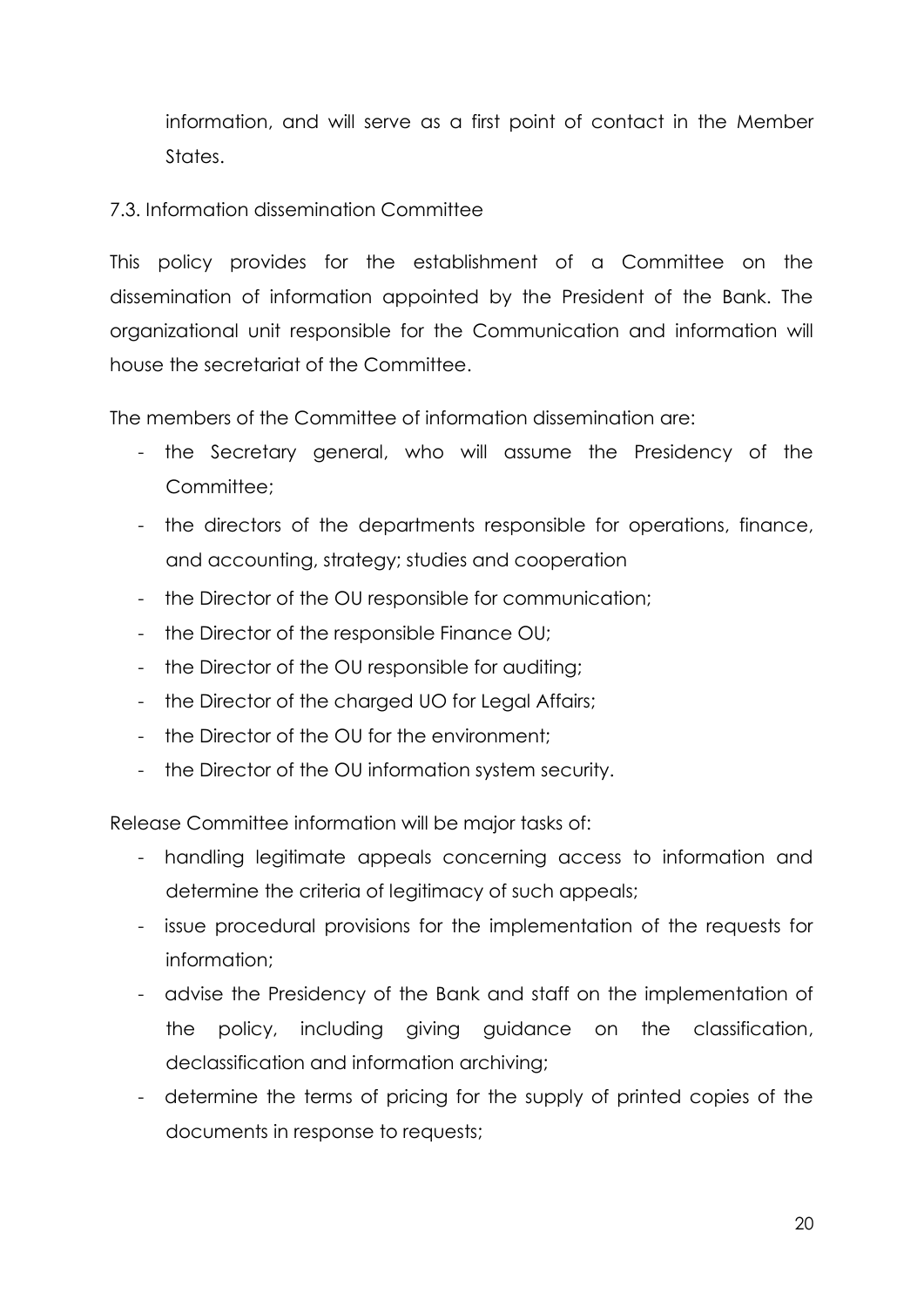- exercise the prerogatives of the Bank for the early release of certain documents on the negative list;
- make recommendations to the President of the Bank in relation to the requests for exemption under the terms of the policy.

Release Committee information will, moreover, empowered to recommend to the President of the Bank rejection any unreasonable, multiple and general information requests application which would require the Bank it develops and compiles information or data that are not already available.

#### 7.4. Response to requests for information

The Bank will endeavor to ensure access to the information to be disseminated, including on its website, its computer system or by the resident missions and will make them available, upon request.

Applications can be done electronically, by mail or by fax, and will specify the type of information you want, and if possible, the title and the date of production of the document. The Bank will make public the channels for submission of requests for information. He will acknowledge receipt of the written requests within a period of five (5) working days and will provide a more complete answer within twenty (20) working days. However, more time will be required in the case of special circumstances and complex queries or queries requiring a review or a consultation of the departments or units of the Bank, of the dissemination of information or the Governing Body Committee.

The staff of the Bank did not investigate identity or intentions of a person requesting access to a document of the Institution, unless such an inquiry is necessary to enable the Bank to judge if there is no obstacle to the exception list to make the document public. In any case, the Bank will have the possibility to seek the identity of the applicant or the framework in which the information is requested by this one.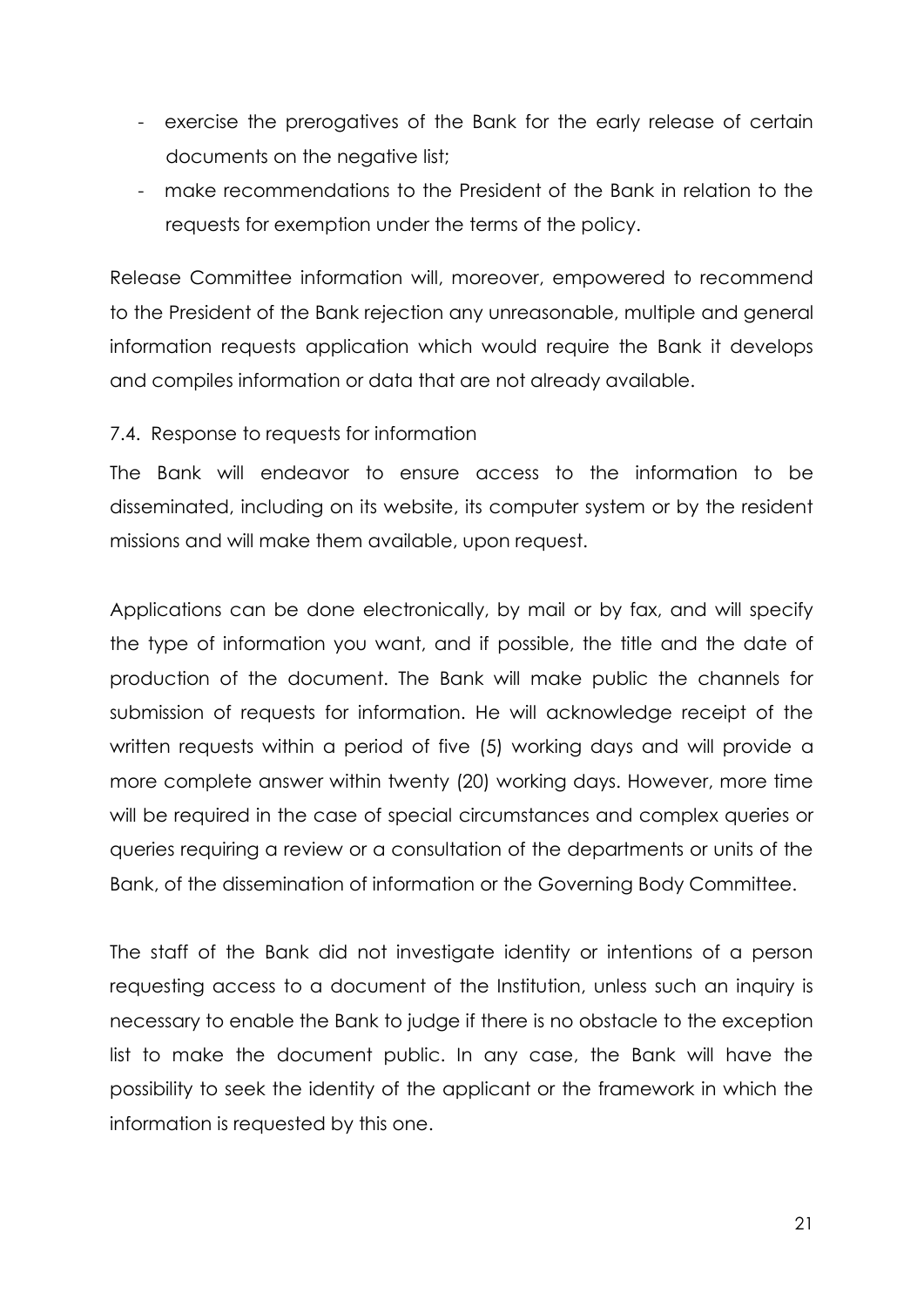#### 7.5. Appeal mechanism

The applicant may complain that the Bank violated this policy by restricting access to information that it should normally broadcast in accordance with the policy, or to defend a case in the public interest to make obsolete the policy exceptions which restricts access to the requested information so undue or unreasonable.

People with legitimate concerns about the failure or refusal by the Bank to disseminate information in accordance with this policy will have access to a remedy two-step mechanism, efficient and responsive within the Institution. The "restricted" documents specified in section ("exceptions list") not eligible to the broadcast will not be subject to the second stage of the action.

The Committee of information dissemination will be the first structure in use. Its role will include the examination and treatment of legitimate calls concerning breaches to provide or deny eligible information for dissemination. The use for the dissemination of information contained in the negative list will be considered by the Committee on Information dissemination. In this case, the decision of the Committee of information dissemination will be final.

In the event of appeal against the decision of the Committee of dissemination of information, the applicant may appeal on appeal to the Appeal Board. The Supervisory Committee of the fraud and Corruption (CSFC) provided by the manual of policy and Procedures for the prevention and fight against Corruption and fraud (MPPCF) constitutes the Appeal Board. It will work independently with regard to the Committee on the dissemination of information and directly report to the President of the Bank.

In situations where a complainant is not satisfied with the decision of the Committee of information dissemination, it can appeal in a defined period of time, at the level of the Appeal Board. The decisions taken by the President on the proposal of the Appeal Board are final and are not likely to review by any other structure or any other authority of the Bank.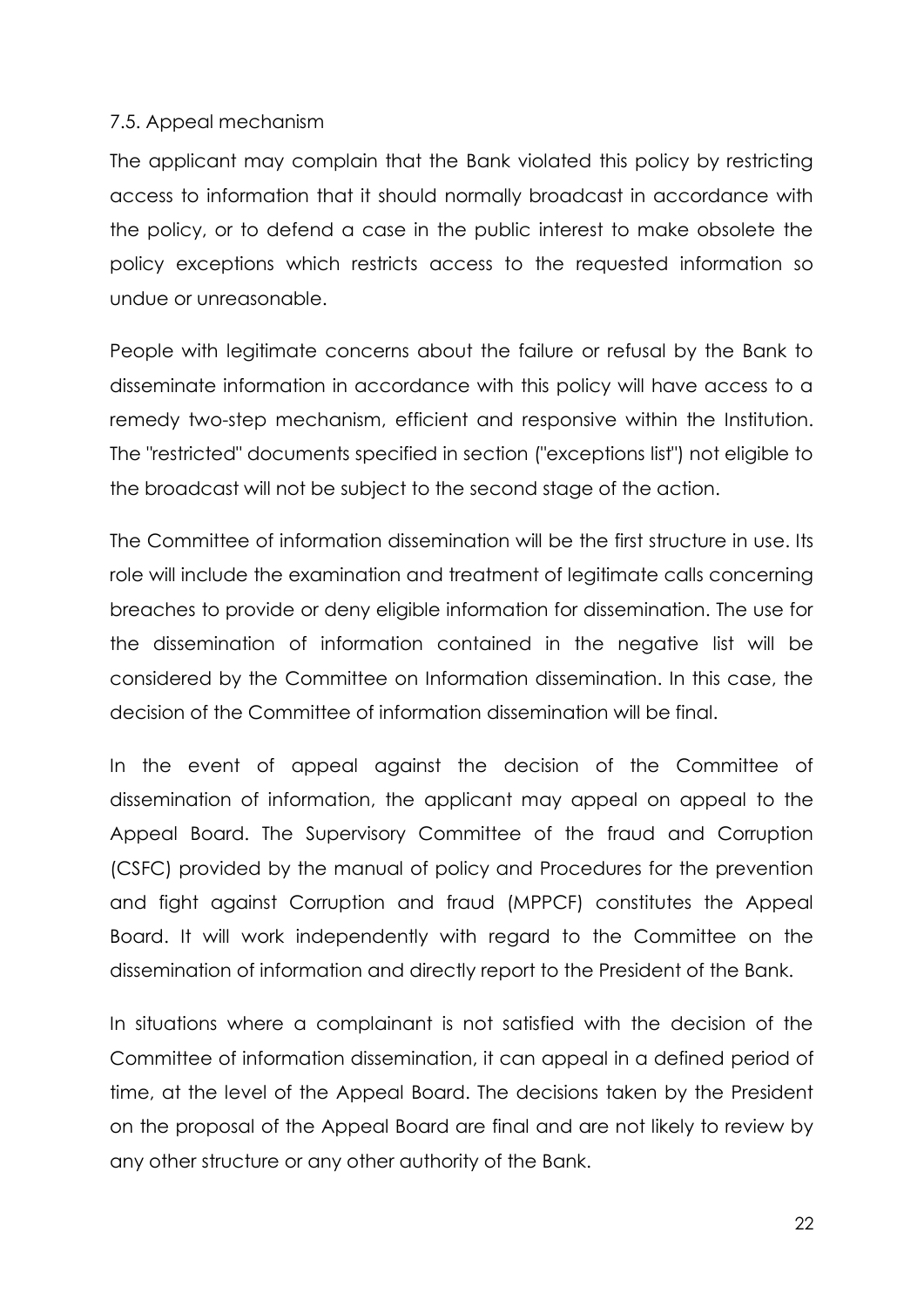All appeals must be submitted in writing to the Information dissemination Committee. Appeals must be submitted, in writing, within fifty (50) days of the initial decision of the Bank to refuse access to the requested information. The decision on calls will be taken within forty (40) days after receipt of an appeal, unless deadlines and relevant reasons are communicated in writing to the applicant, before the expiration of this period of forty (40) days.

The result of an action brought by a complainant before the Committee dissemination of information or the Appeal Board will be limited to receiving the information requested.

## 7.6. Document management systems

To facilitate access to information, the Bank shall ensure that its records management system will provide mechanisms and procedures for the classification, the classification, declassification and archiving of documents. The modalities of the system will be defined in the guide of dissemination information that will support the implementation of the policy.

# 7.7 Classification and storage*<sup>1</sup>*

**.** 

# 7.7.1. Informations produced internally.

In the spirit of the release, most of the information will be broadcast subject to the "exception list". Information on this list may nevertheless, at some point, be subject to dissemination its sensitivity decreases. Such an approach will require the Bank adopts a classification system that categorizes information according to its accessibility over time. Such a system will require a classification and labelling clear all information produced by the Bank at the time of their creation, either as "public" or as "restricted." However, limited information may later be declassified. In this case, each document will clearly bear the date at which it can possibly be released after declassification.

<sup>1</sup> Dissemination Guide provide guidance on classification procedures, storage, and declassification of archive documents. The classification of the documents will be at the level of its originating department/unit. The classification process will be supported by an adequate program of staff training.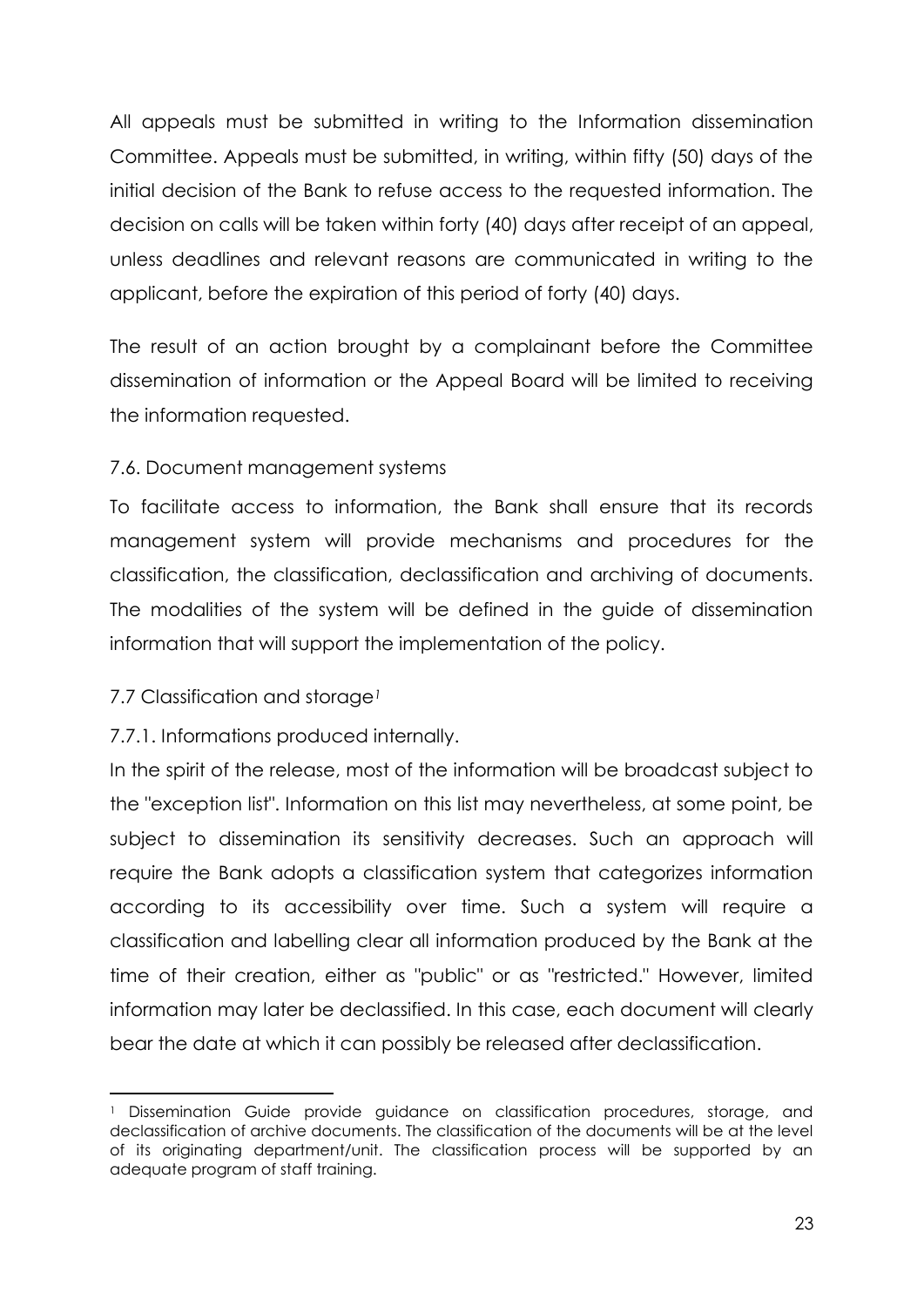#### 7.7.2. Informations received by the Bank

The information received by the Bank to its customers and development partners will be immediately classified according to the classification system of the Bank, on the basis of the level of classification ('public' or 'restricted') indicated by the provider of the information. If the Bank receives confidential information from a Member State or a third party, l unit organizational recipient ensure that such information should be classified properly, in accordance with the expectations of the provider, using the classification levels information of BOAD. The Bank will not publish such information without the written consent of the party concerned.

#### 7.8. Declassification and archiving

Aware of the fact that the sensitivity of the information contained in the exceptions list can change over time, the President of the Bank, on the proposal of the Committee on information dissemination, will adopt a system of declassification to make available at a later date most of the previously classified information as "restricted."

Under the system of declassification, "restricted" information can be made public after five years, ten years, twenty years or more, depending on their sensitivity and prejudice their dissemination as well as the legal obligation of conservation of commercial and financial information. Subject to declassification information will be defined in the dissemination guide information. Some limited information will be not be downgraded.

The broadcasting guide information will provide a list of documents under each level of classification, as well as timelines and procedures for classification and declassification.

A list of restricted documents which are considered not eligible for declassification shall be also provided and release Committee the update as necessary.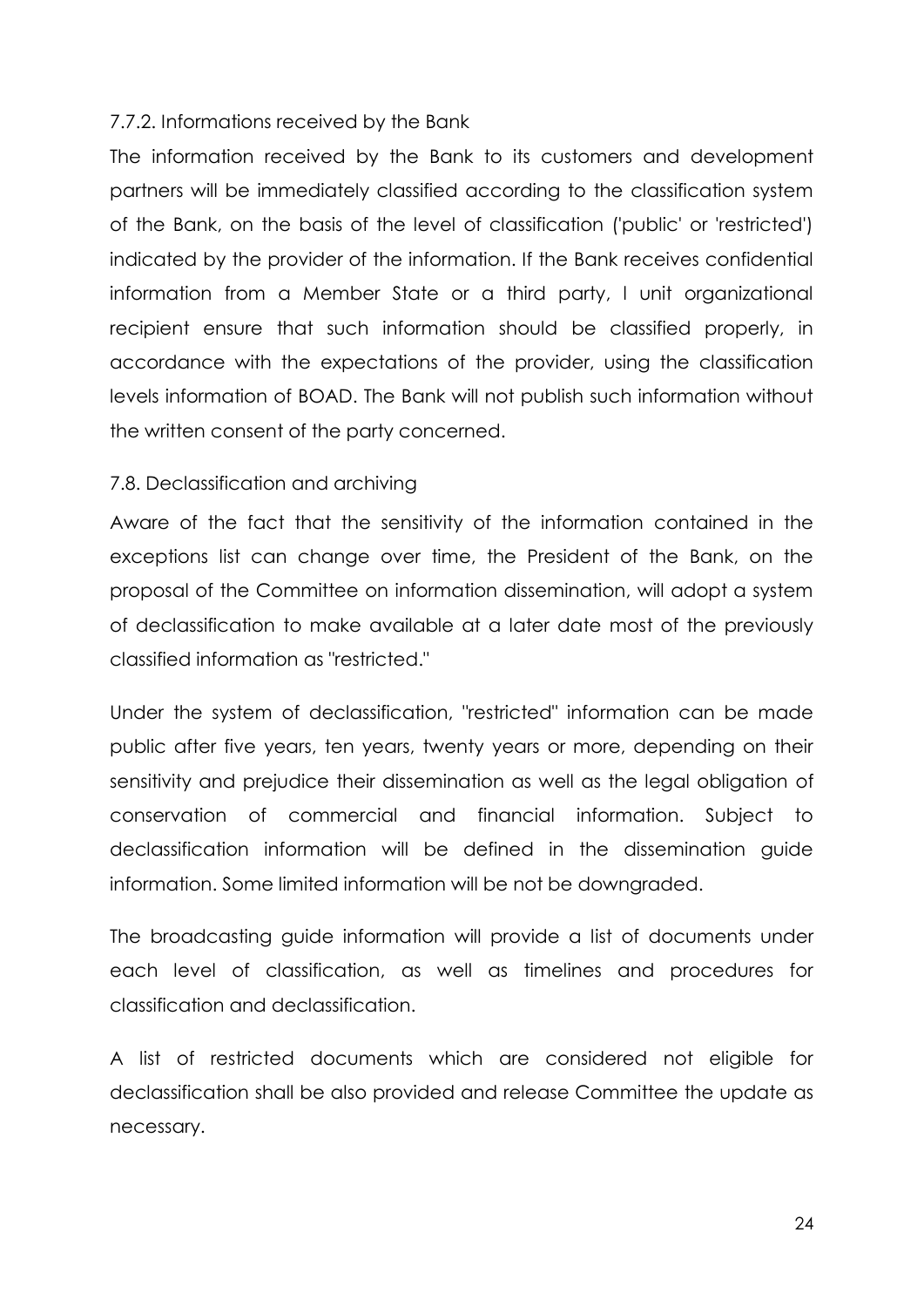In addition, the organizational unit responsible for the communication and information will develop and publish a systematic method of archiving to facilitate harmonious declassified and protect information that should not be disclosed. The archiving process will be to scan documents to ensure that the information is kept in both electronic and printed format. Retention or retention of the Bank policy will specify the type and age of documents of which copies may be destroyed after a certain period.

#### 7.9. Electronic messages

Given that the information exchanged by e-mail may contain classified information "public" or "restricted", the policy provides the following treatment for e-mail messages:

- emails containing information on decisions or results that are classified according to the system of management of the records of the Bank as "public" can be the subject of a broadcast;
- emails that are classified according to the system of management of the Bank as "restricted" documents are not eligible to the broadcast unless their content is downgraded over time;
- access will not be provided for emails that are not classified according to the system of management of the records of the Bank (including emails not official and those containing personal information or communications from the Bank staff and other officials.

## 7.10. Simulcasting

The simultaneous dissemination of information to the public shall apply in the following cases:

- the documents classified as "public" under the management of the records of the Bank system and provided by the Presidency of the Bank administrators for information should be simultaneously made public at the time of distribution to administrators;
- the operational policies and sectoral strategies provided to the Board of directors or its internal committees must be made public if a version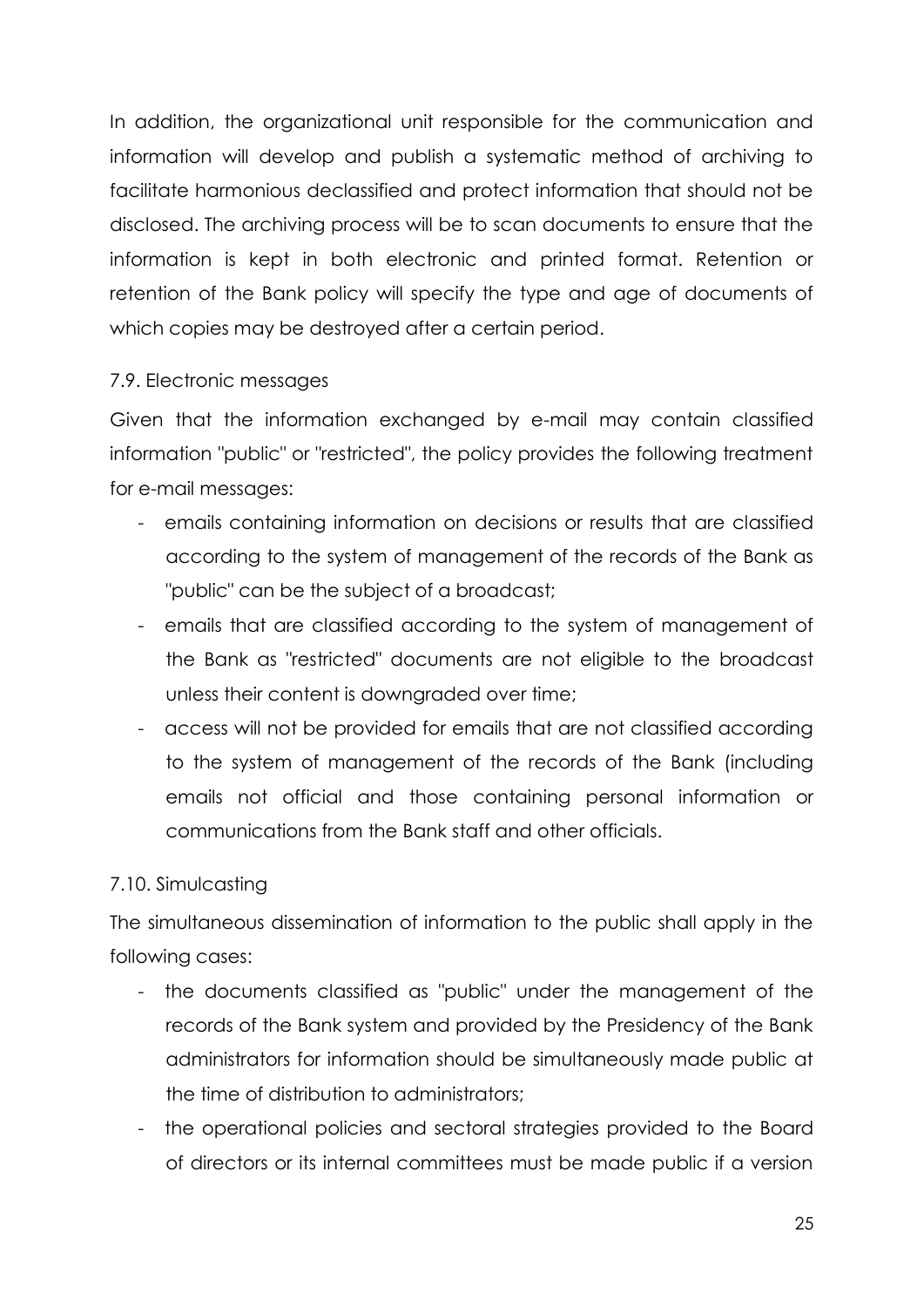before those documents has been examined previously by the President of the Bank and the Board of Directors. This provision allows the parties to see how their comments provided during the public consultations have been taken into account;

- country strategy documents and proposals for sovereign-guaranteed loans should be made public simultaneously at the time of distribution to the Board of Directors, subject to the objection of the countries concerned.

7.11. Dissemination of information to customers and partners in development The simultaneous dissemination of information to the public shall apply in the following cases:

-the documents classified as "public" under the management of the records of the Bank system and provided by the Presidency of the Bank administrators for information should be simultaneously made public at the time of distribution to administrators;

-the operational policies and sectoral strategies provided to the Board of directors or its internal committees must be made public if a version before those documents has been examined previously by the President of the Bank and the Board of Directors. This provision allows the parties to see how their comments provided during the public consultations have been taken into account;

-country strategy documents and proposals for sovereign-guaranteed loans should be made public simultaneously at the time of distribution to the Board of Directors, subject to the objection of the countries concerned.

7.11 Dissemination of information to customers and partners in development It is about: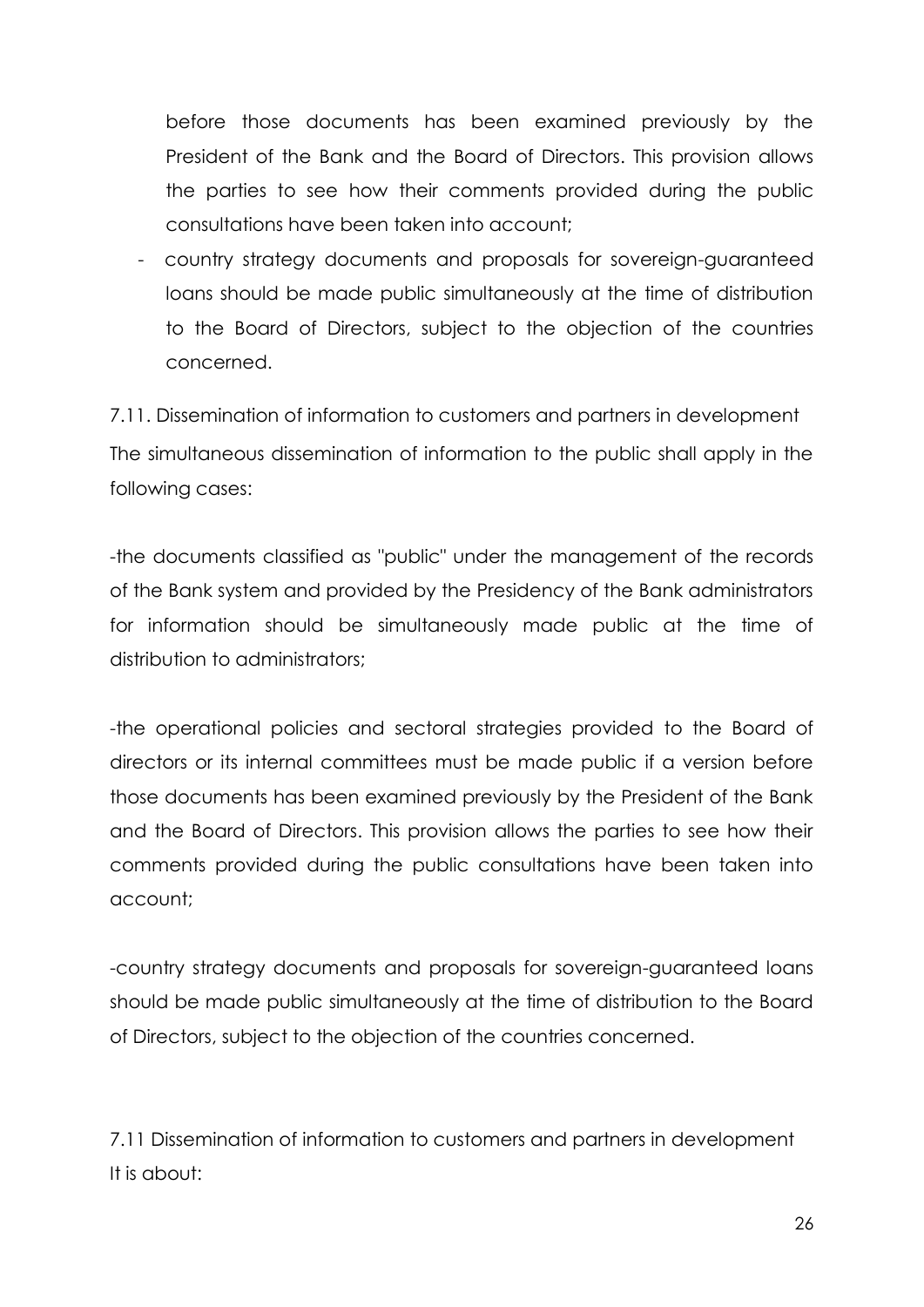- documents prepared jointly with the Member States, the documents prepared by the Bank in consultation with the Governments concerned and other stakeholders involved in the Member States;
- documents which highlight particular strategic objectives of the country, its challenges, its prospects for development and its areas of priority intervention for the Bank. This type of document will be shared in its preliminary version with interlocutors targeted in the country, through a consultative process. In addition, before the presentation of these business records to the Board of Directors for approval, the Bank services can proceed with its consideration of the draft, with other stakeholders, where appropriate. If, in circumstances exceptional, prerelease versions contain information considered sensitive, confidential, and commercial in nature or relating to property rights by the other party concerned and accepted as such by the Bank, these drafts will exclude such information. At the final review of these documents with your partner, the Bank and the Government of the country concerned or any other entity must agree on the legitimacy of include or extract all information deemed confidential or sensitive prior to their finalization and distribution to the Board of Directors. The non-deliberative part of the memorandum on operational missions may be broadcast, if authorized by the Bank and the country concerned;
- documents prepared or commissioned by the Member States, as a prerequisite for doing business with the Bank: in their dealings with the Bank, Member States are called upon to put at the disposal of the BOAD certain documents they were preparing. Such documents will be provided to the Bank knowing that these documents will be published by the Bank;
- Special documents not produced regularly by the Bank these documents will be made available to the public after their distribution to the Board of Directors. The head of mission resident can visit the country in question if it considers that the document contains confidential information not eligible for dissemination. The Bank, where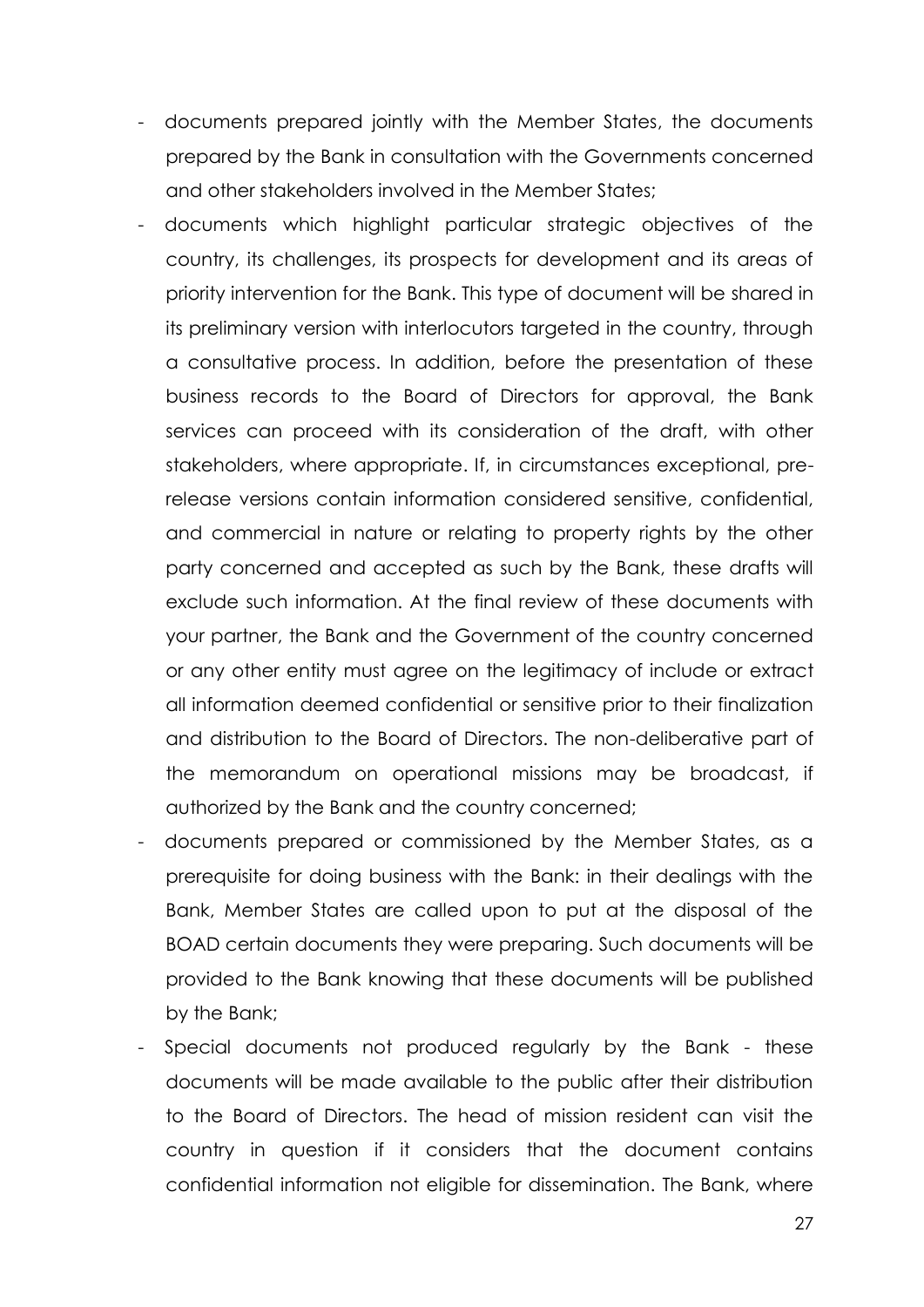appropriate, bring adjustments to the document to meet the concerns of the country;

- documents prepared by Member States and communicated to the Bank: this type of information will be distributed according to the rules of disclosure in force in the country. If the country has not set conditions of dissemination of the document, the Bank will seek to obtain permission in writing from the Member State prior to any release.

## 7.12. The IT system building

The existing system of the information technology (it) should be strengthened in two key respects:

- on the internal level, to take account of new processes for classification, declassification and archiving of documents;
- on externally, to ensure usability Web site as well as the orderly display and timely news.

The website should allow the public to submit requests for information.

## 7.13. Alignment of policy

Policies, strategies and administrative related rules as well as procedures and guidelines of the Bank, including the staff regulations, are consistent with this policy, to support the conditions for its implementation. Where appropriate, the necessary adjustments for the effectiveness of this implementation can be made.

# 7.14. Dissemination of information guide

To effectively implement policy, a specific framework will be developed in the form of dissemination of information guide. The Guide is essential to ensure optimal implementation of the policy to provide guidance to staff and stakeholders on all issues related to the dissemination of information.

He will describe the features relating to the operational information publicly available, in accordance with this policy. Dissemination guide information will,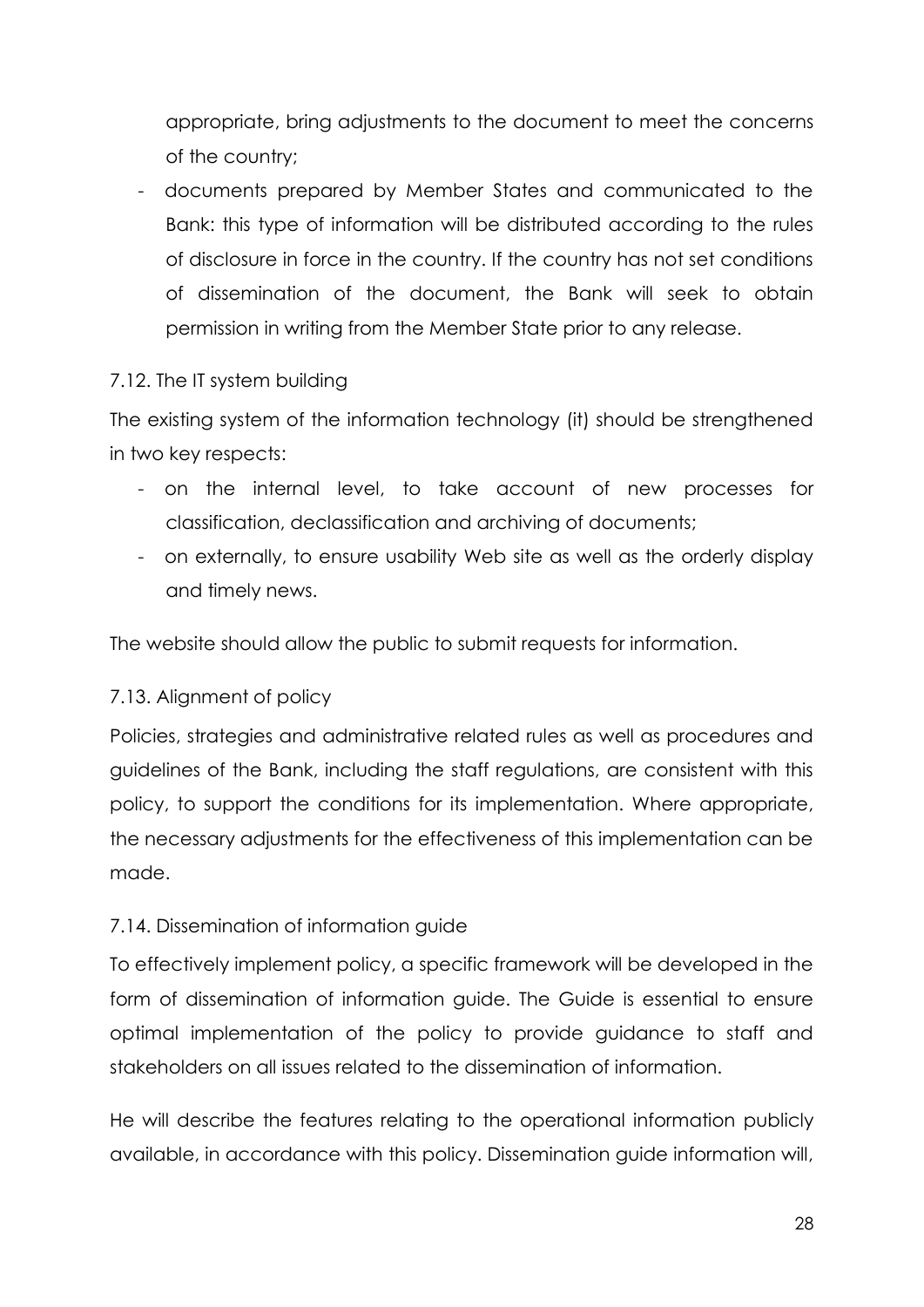therefore, be available staff and stakeholders. In addition, it will clarify classification and declassification procedures and process documents, and the mechanism of appeal. It will provide details on best practices for the systematic dissemination and timely information. Various processes and methods of dissemination of the information will be, on the other hand, described for different target groups, as regards inter alia a better use of the resident missions to disseminate information. All organizational units that will have a role to play in the implementation process and the dissemination of information, will participate in all related discussions.

#### 7.15. Budgetary and financial implications

Taking into account the foreseeable increase in the volume of requests, subsequent provision of the documents eligible for dissemination, and the need for the Bank to invest in technologies to enhance the ability of smooth dissemination of information, it is important to implement the policy with the best possible cost-efficiency ratio. It would have implications for resources related to the development and dissemination guide update, in the archives of the Bank, it systems, to the recruitment of staff, training, dissemination of information, the alignment of policies, and other requirements for an effective implementation of the policy. In this respect, the Presidency of the Bank will ensure to include in future annual budgets needs for the implementation of this policy.

#### VIII. CONCLUSION

The policy of the Bank for the dissemination and accessibility of this information approach the way in which the Bank understood the dissemination of information, transparency, the accountability and the sharing of knowledge, as essential aspects of the efficiency of development and poverty reduction. It is a change of direction with respect to the information that the Bank may broadcast. It will not simply be a policy detailing the type of information that can be published, but a policy to disseminate any information available to the institution, provided that it is not